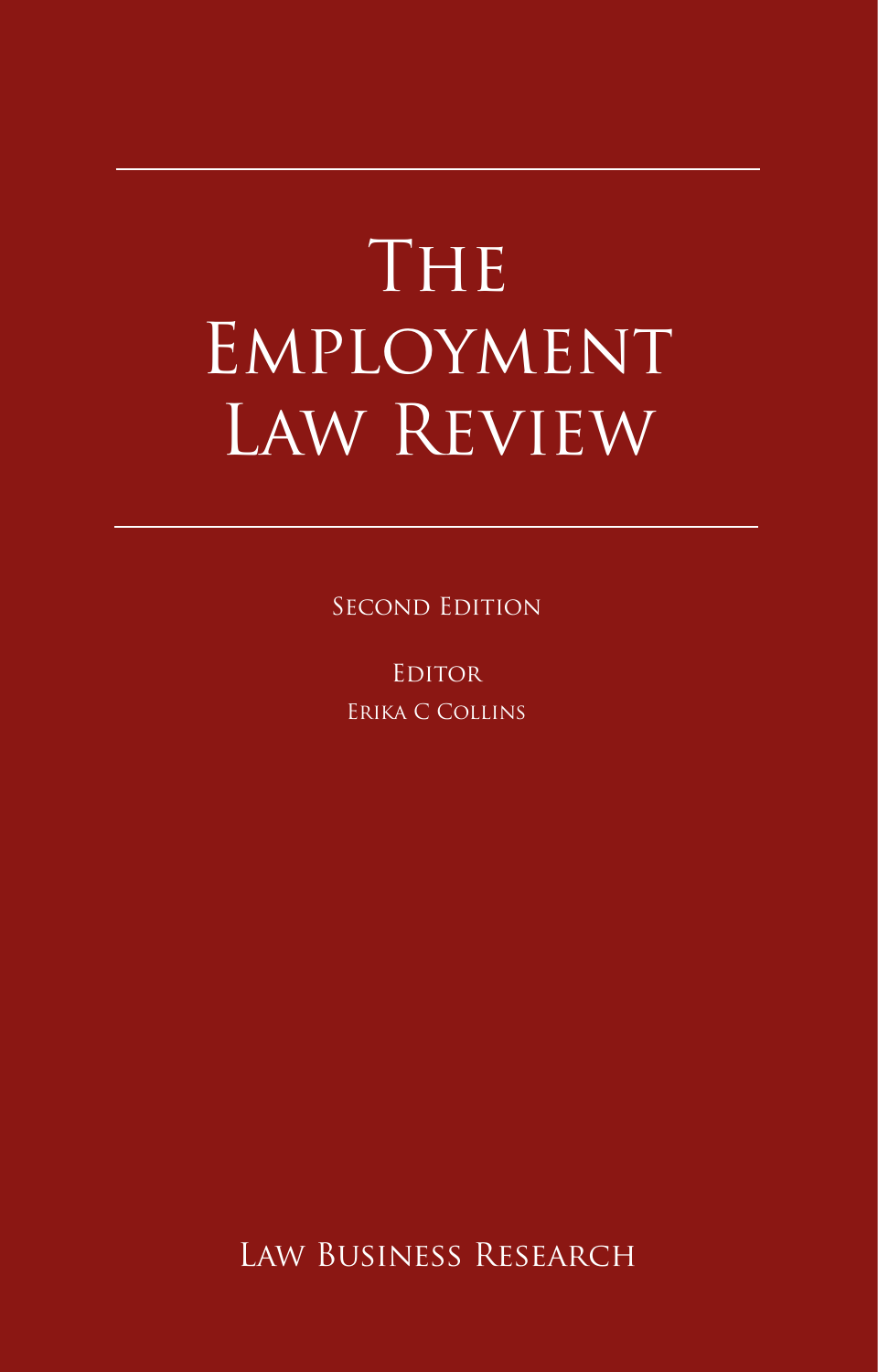# The Employment Law Review

SECOND EDITION

Reproduced with permission from Law Business Research Ltd.

This article was first published in The Employment Law Review, 2nd edition (published in March 2011 - editor Erika C Collins).

> For further information please email Adam.Sargent@lbresearch.com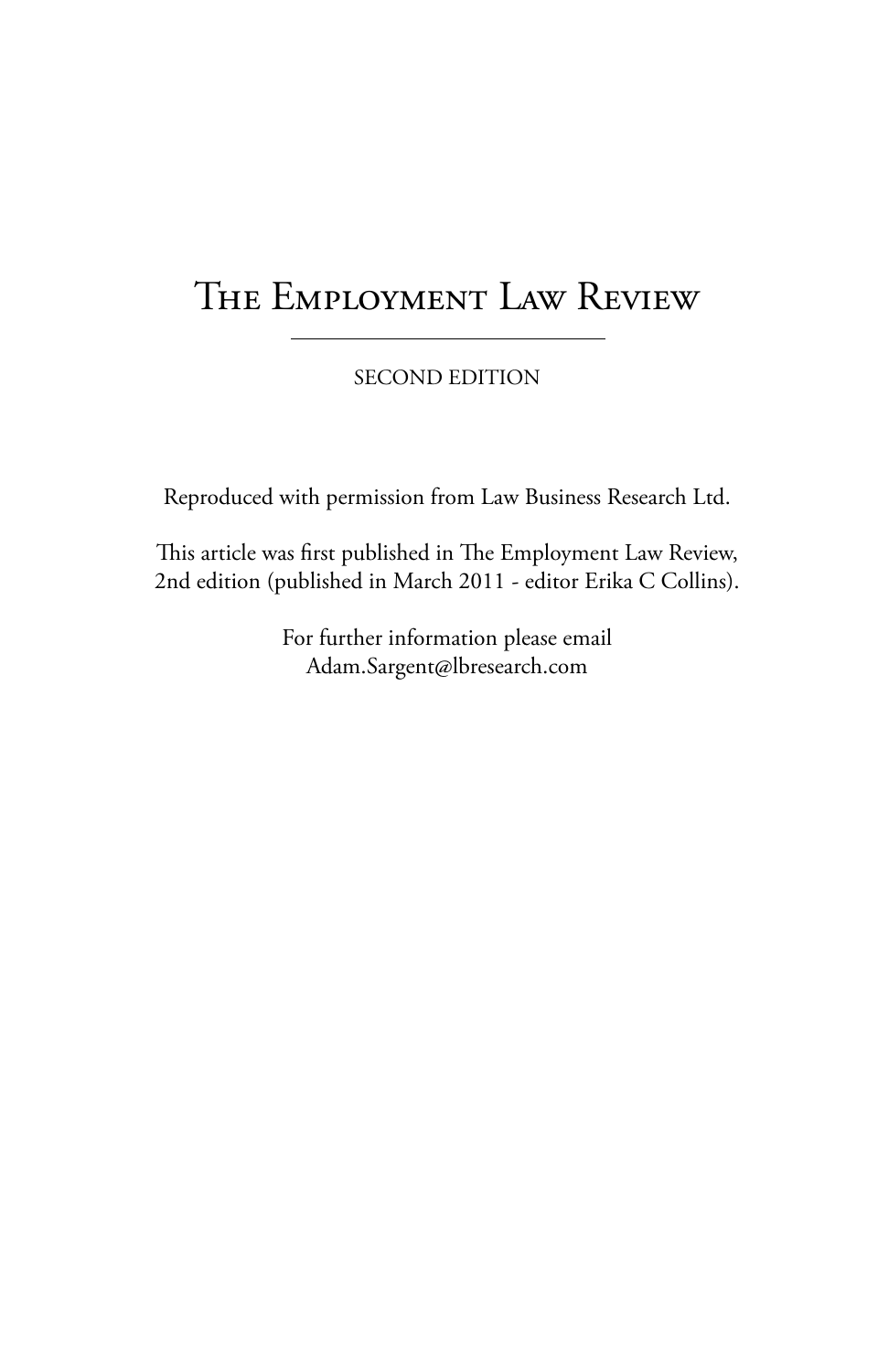# THE EMPLOYMENT LAW REVIEW

Second Edition

Editor Erika C Collins

Law Business Research Ltd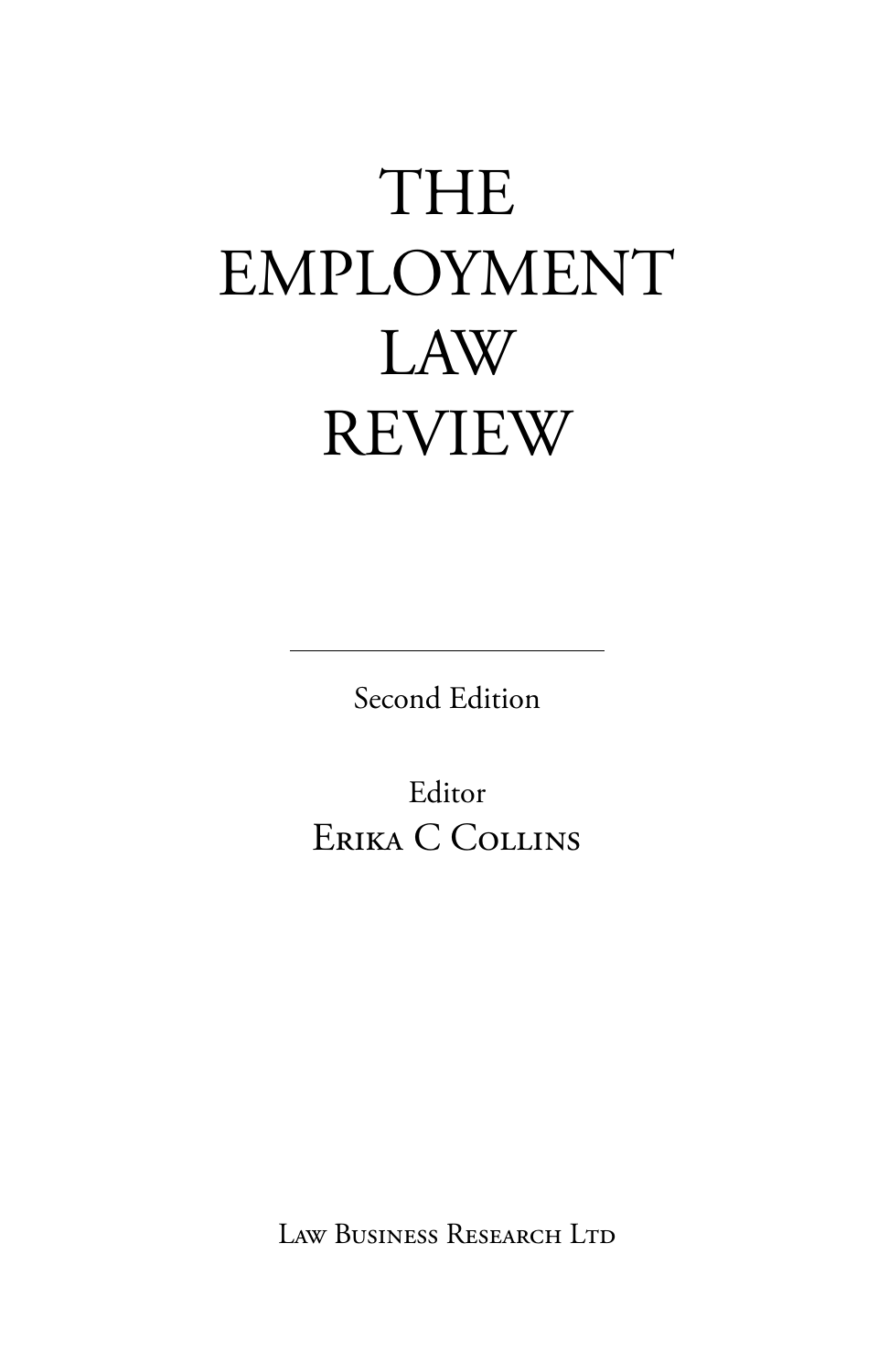Publisher Gideon Roberton

business development manager Adam Sargent

> marketing ManagerS Nick Barette Hannah Thwaites

editorial assistant Nina Nowak

production manager Adam Myers

production editor Kathryn Smuland

> **SUBEDITOR** Davet Hyland

editor-in-chief Callum Campbell

managing director Richard Davey

Published in the United Kingdom by Law Business Research Ltd, London 87 Lancaster Road, London, W11 1QQ, UK © 2011 Law Business Research Ltd www.TheLawReviews.co.uk © Copyright in individual chapters vests with the contributors No photocopying: copyright licences do not apply. The information provided in this publication is general and may not apply in a specific situation. Legal advice should always be sought before taking any legal action based on the information provided. The publishers accept no responsibility for any acts or omissions contained herein. Although the information provided is accurate as of March 2011, be advised that this is a developing area. Enquiries concerning reproduction should be sent to Law Business Research, at the address above. Enquiries concerning editorial content should be directed to the Publisher – gideon.roberton@lbresearch.com

ISBN: 978-1-907606-00-7

Printed in Great Britain by Encompass Print Solutions, Derbyshire Tel: +44 844 2480 112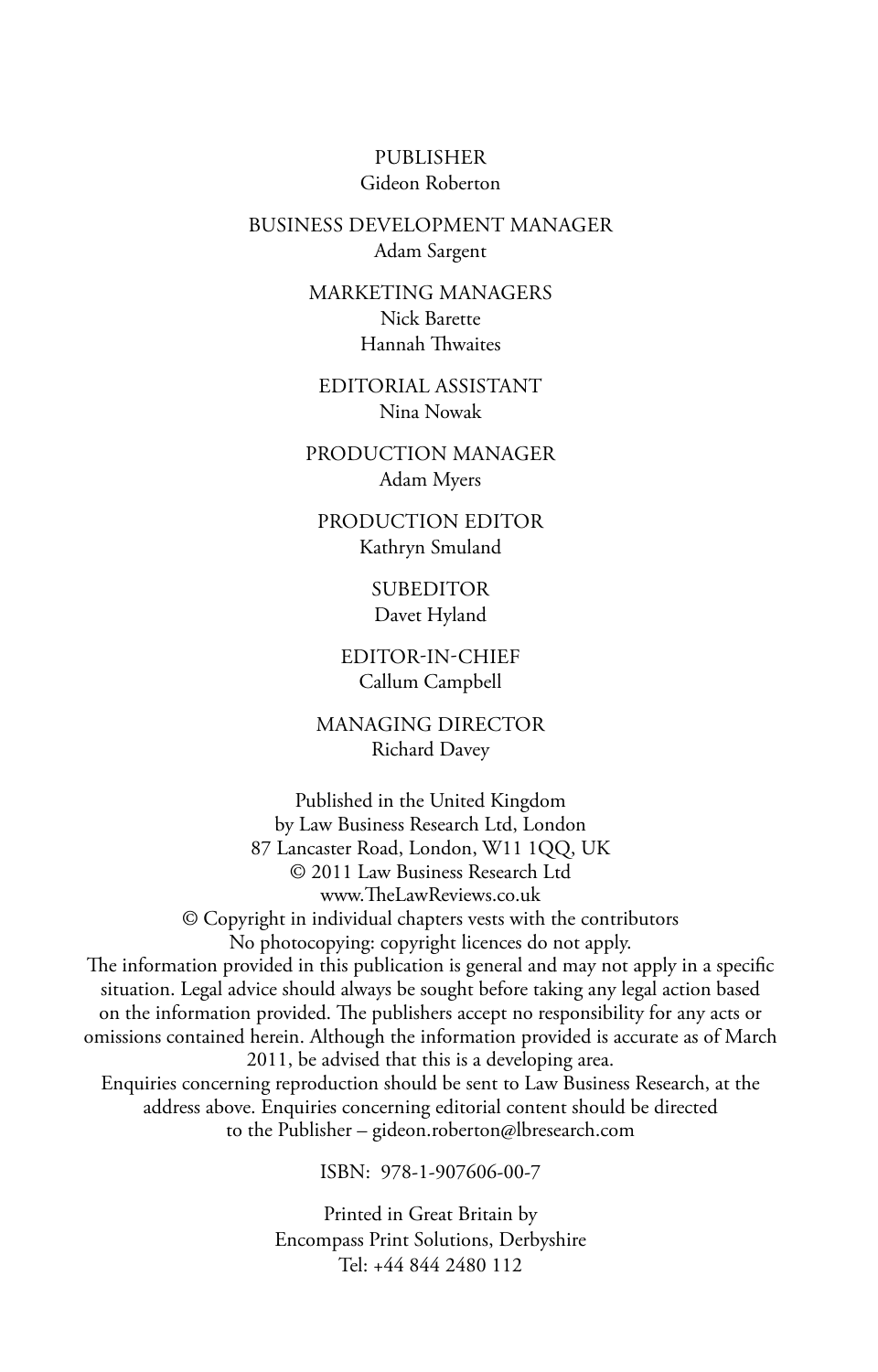# acknowledgements

The publisher acknowledges and thanks the following law firms for their learned assistance throughout the preparation of this book:

Ali Budiardjo, Nugroho, Reksodiputro

Alrud Law Firm

#### Baker & McKenzie, TAIPEI

#### BASHAM, RINGE Y CORREA, SC

### BAYKANIDEA LAW OFFICES

# Bell Gully

### **BRISTOWS**

### **CASTEGNARO**

# Consortium Centro AmÉrica Abogados – El Salvador

Consortium Centro América Abogados – Laclé & Gutiérrez  $-COSTA RICA$ 

# DELOITTE ADVOKATFIRMA AS

# Dittmar & Indrenius

# Edward Nathan Sonnenbergs

### Ganado & Associates, Advocates

#### George Z Georgiou & Associates LLC

### GIANNI, ORIGONI, GRIPPO & PARTNERS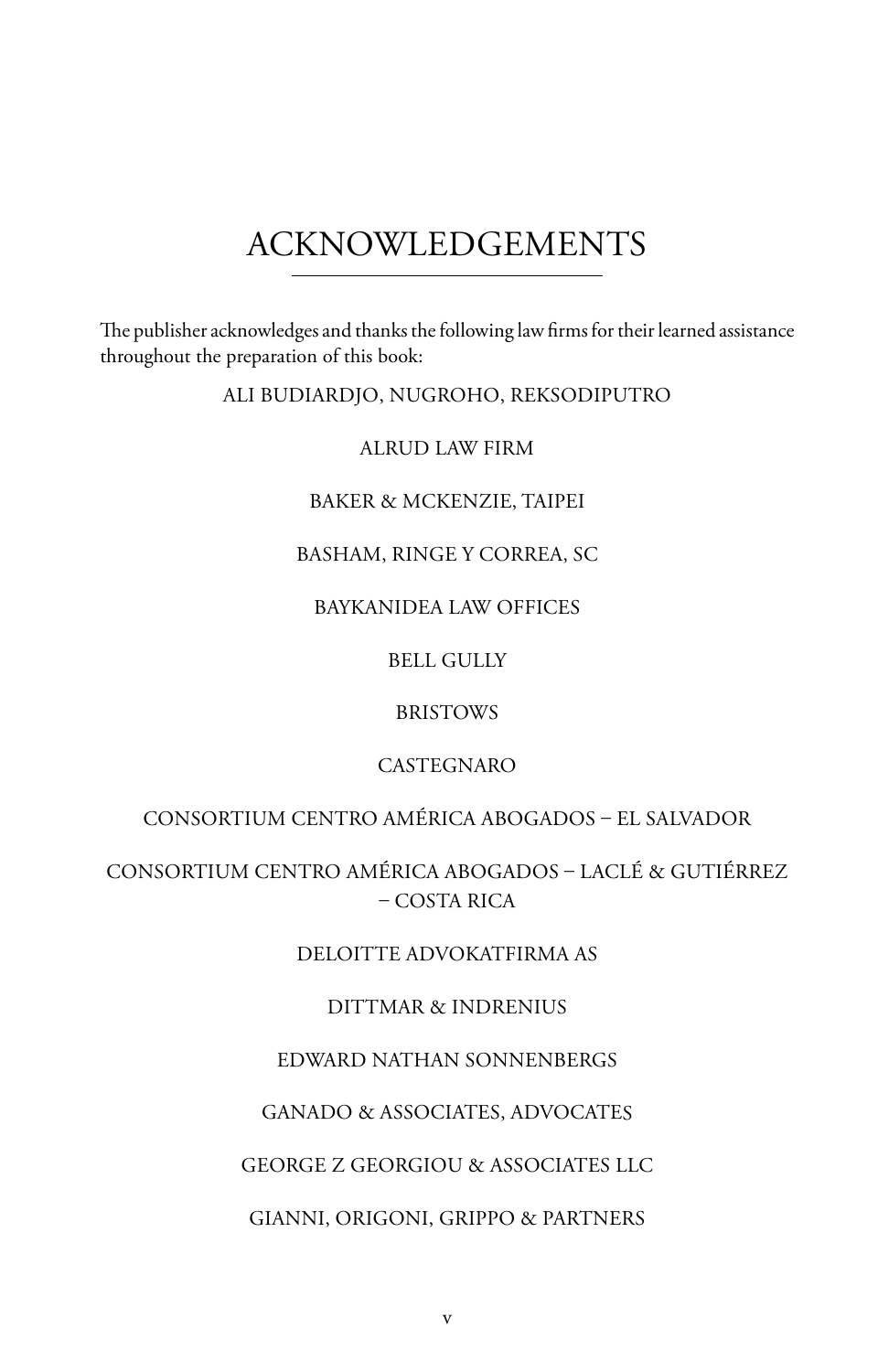# Gide Loyrette Nouel

### Giese & Partner, v.o.s.

### Graf & Pitkowitz Rechtsanwälte GmbH

## Heenan Blaikie LLP

## kochhar & co

## Kromann Reumert

# KYRIAKIDES GEORGOPOULOS & DANIOLOS ISSAIAS LAW FIRM

# LIEPA, SKOPIŅA/BORENIUS ATTORNEYS AT LAW

## Mannheimer Swartling Advokatbyrå AB

# Marval, O'Farrell & Mairal

# MATHESON ORMSBY PRENTICE

# Nestor Nestor Diculescu Kingston Petersen

# Nicea Abogados

# Palacios, Ortega y Asociados

# Paul Hastings LLP

# Paul Hastings LLP Shanghai Representative Office

# PBBR – Pedro Pinto, Bessa Monteiro, Reis, Branco & **ASSOCIADOS**

# Pinheiro Neto Advogados

# Sayenko Kharenko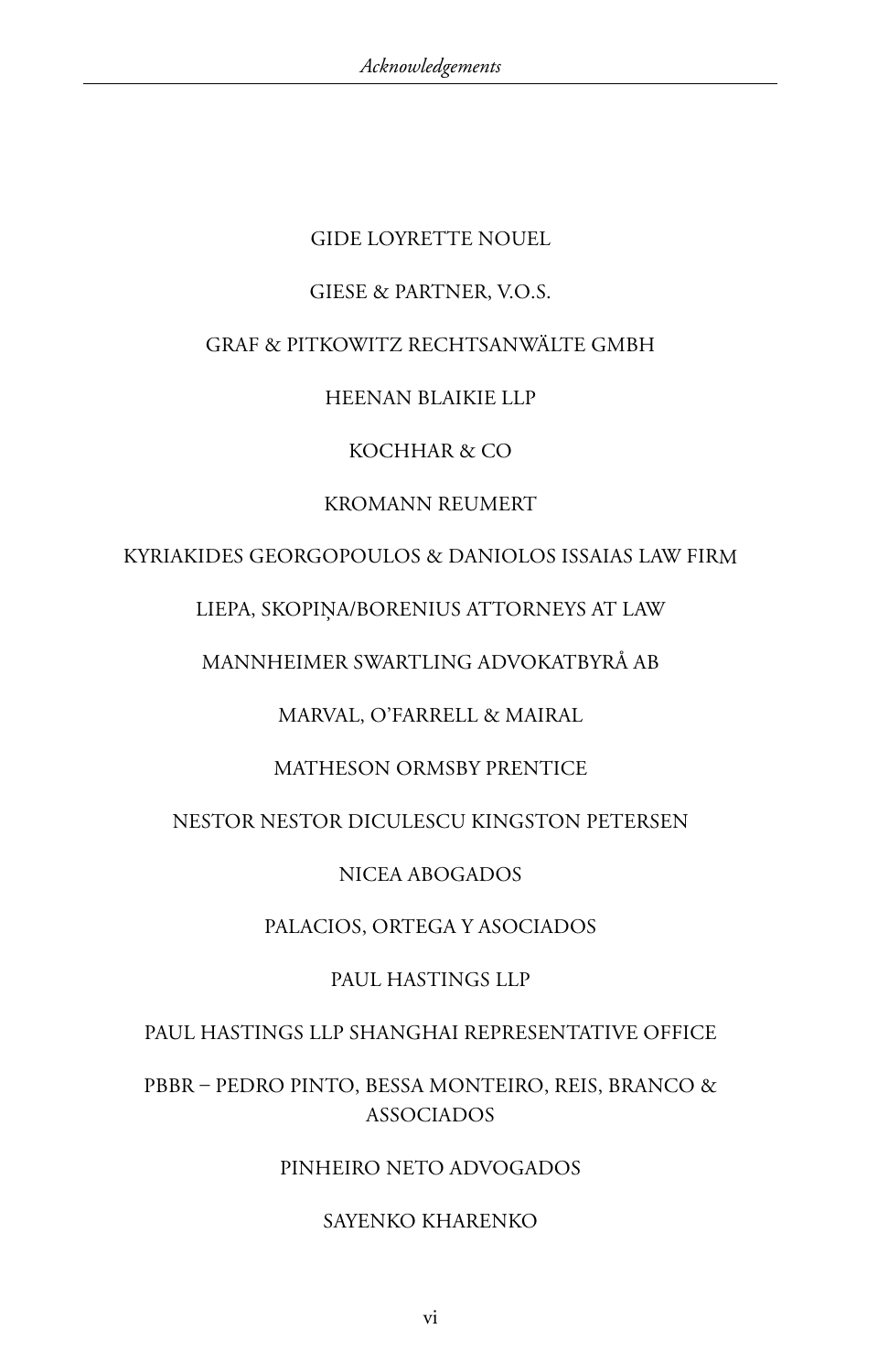Shin & Kim

# **SKRINE**

# SNR DENTON & CO

# SOŁTYSIŃSKI, KAWECKI & SZLĘZAK

# Stamford Law Corporation

# Taylor Wessing

# Van Doorne NV

# VAN OLMEN WYNANT

# WALDER WYSS LTD

# Zysman, Aharoni, Gayer & Co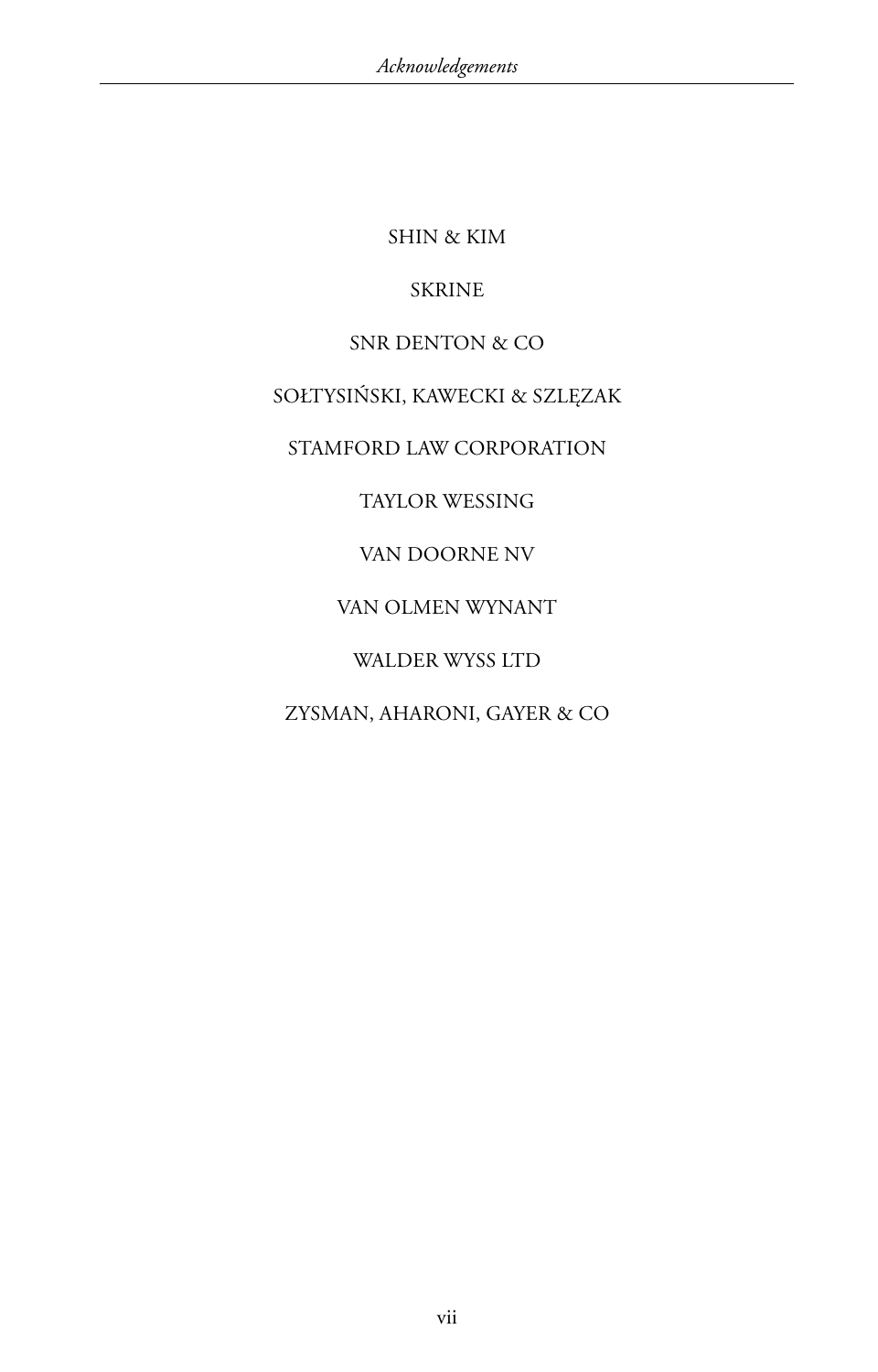# **CONTENTS**

| <b>Editor's Preface</b> | Erika C Collins                                           |
|-------------------------|-----------------------------------------------------------|
| Chapter 1               | Enrique M Stile                                           |
| Chapter 2               | Jakob Widner                                              |
| Chapter 3               | Chris Van Olmen                                           |
| Chapter 4               | Luís Antônio Ferraz Mendes and Maurício Fróes Guidi       |
| Chapter 5               | Jeffrey E Goodman and Christopher D Pigott                |
| Chapter 6               | K Lesli Ligorner                                          |
| Chapter 7               | Carolina Soto Monge                                       |
| Chapter 8               | George Z Georgiou, Anna Praxitelous and Natasa Aplikiotou |
| Chapter 9               | Michal Smejkal                                            |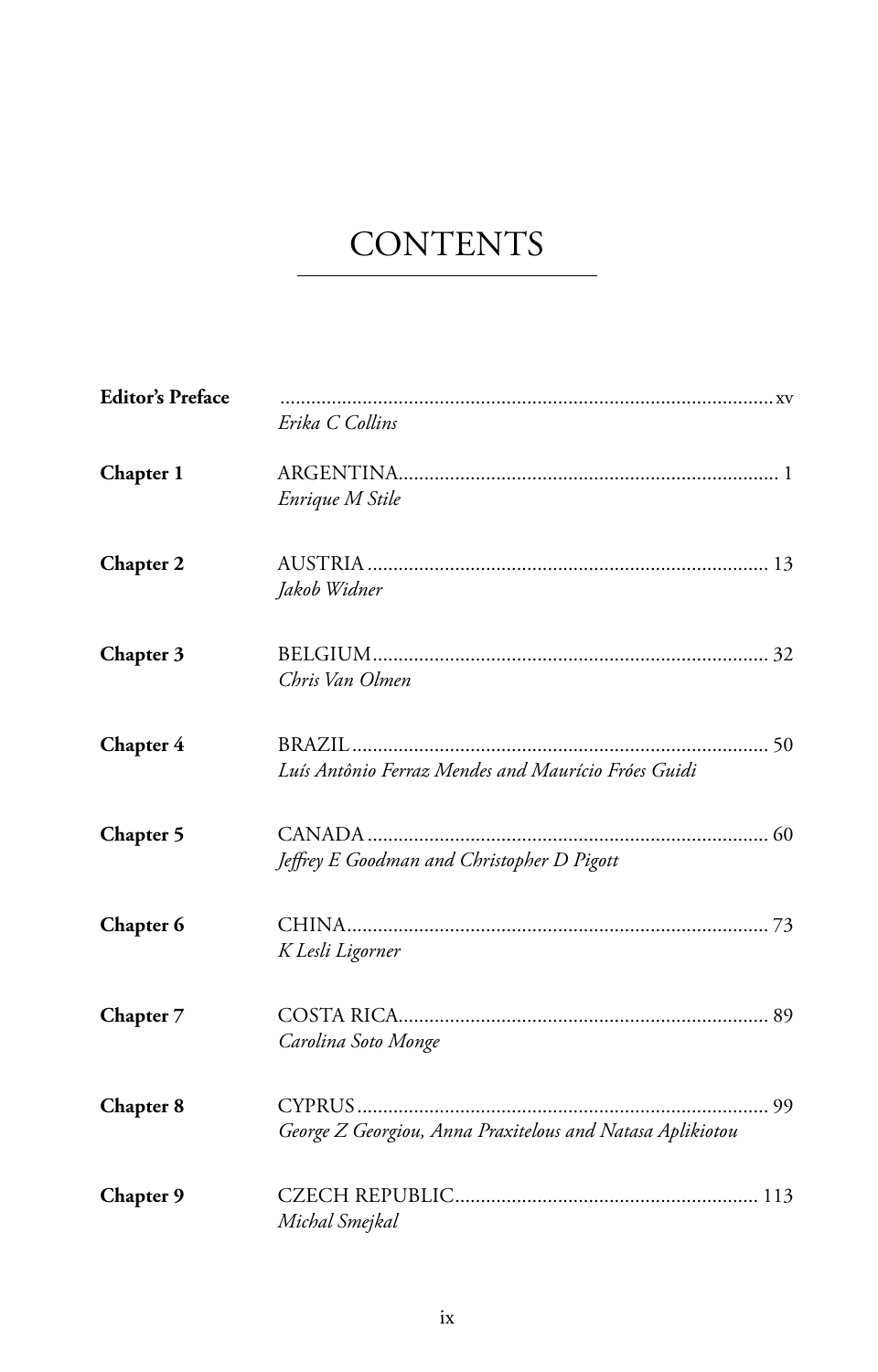| Chapter 10        |                                                                               |
|-------------------|-------------------------------------------------------------------------------|
|                   | Marianne Granhøj and Tommy Angermair                                          |
| Chapter 11        |                                                                               |
|                   | Diego Martín-Menjívar                                                         |
| Chapter 12        |                                                                               |
|                   | Petteri Uoti                                                                  |
| Chapter 13        |                                                                               |
|                   | Jérémie Gicquel                                                               |
| Chapter 14        |                                                                               |
|                   | Thomas Griebe and Jan-Ove Becker                                              |
| Chapter 15        |                                                                               |
|                   | Effie Mitsopoulou, Nicholas Maheriotis, Ioanna Kyriazi and<br>Ioanna Argyraki |
| Chapter 16        |                                                                               |
|                   | Michael J Downey                                                              |
| Chapter 17        |                                                                               |
|                   | Dániel Gera and Nelly Prokec                                                  |
| Chapter 18        |                                                                               |
|                   | Manishi Pathak and Sehba Kanwal                                               |
| Chapter 19        |                                                                               |
|                   | Nafis Adwani                                                                  |
| <b>Chapter 20</b> |                                                                               |
|                   | John Dunne                                                                    |
| <b>Chapter 21</b> |                                                                               |
|                   | Mor Limanovich and Tal Keret                                                  |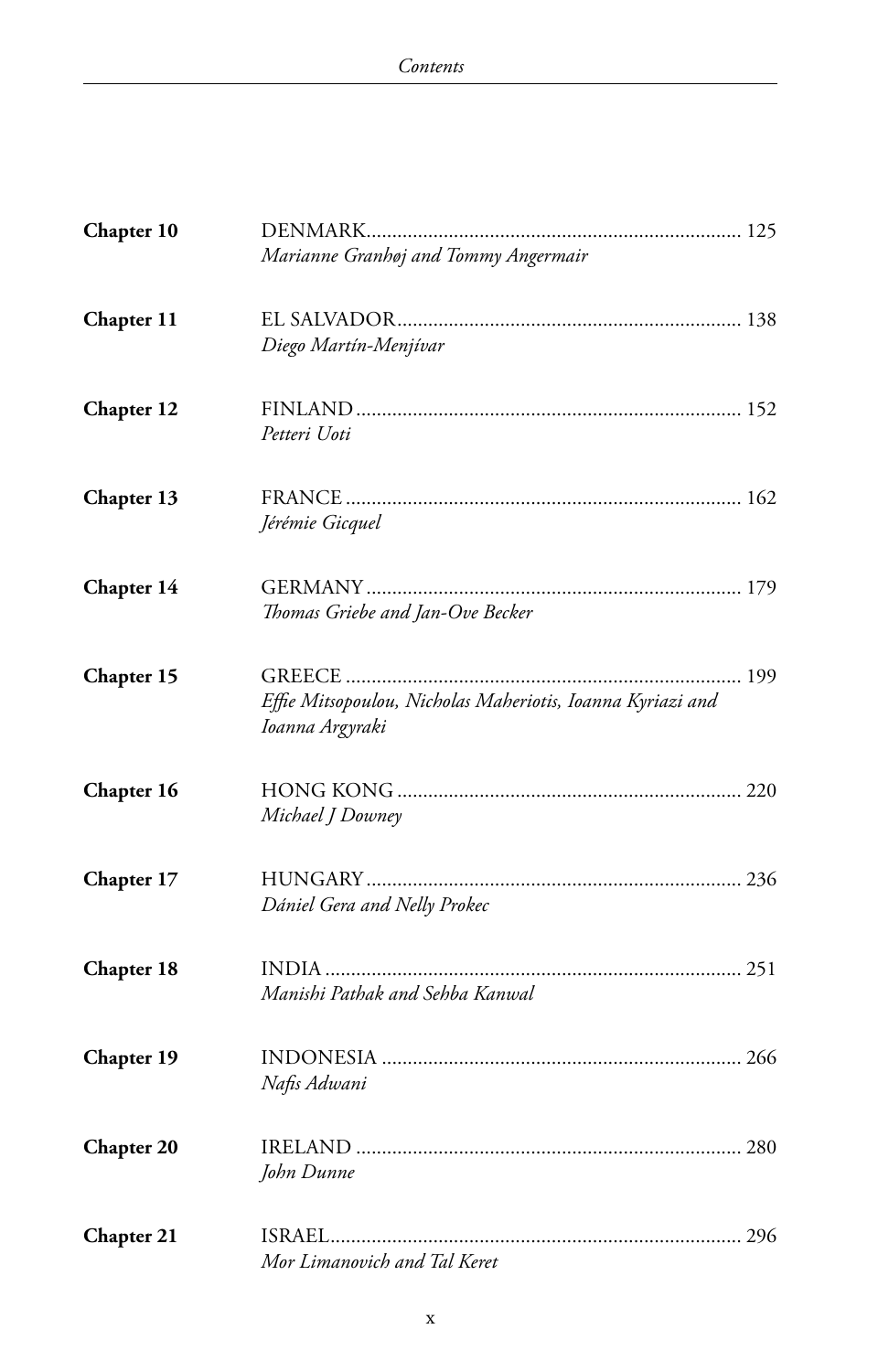| Chapter 22        |                                                                                                                 |
|-------------------|-----------------------------------------------------------------------------------------------------------------|
|                   | Raffaella Betti Berutto and Filippo Pucci                                                                       |
| Chapter 23        | Setsuko Ueno, Yuko Ohba and Hiroyuki Takahashi                                                                  |
| Chapter 24        | Young-Seok Ki and John Kim                                                                                      |
| <b>Chapter 25</b> | Sigita Kravale                                                                                                  |
| Chapter 26        | Guy Castegnaro, Ariane Claverie, Alexandra Castegnaro,<br>Céline Defay, Nadège Arcanger and Christophe Domingos |
| Chapter 27        | Siva Kumar Kanagasabai, Selvamalar Alagaratnam,<br>Sharmila Ravindran and Foo Siew Li                           |
| <b>Chapter 28</b> | Matthew Brincat and Julienne Portelli Demajo                                                                    |
| <b>Chapter 29</b> | Oscar de la Vega and Mónica Schiaffino                                                                          |
| Chapter 30        | Els de Wind and Aedzer Oreel                                                                                    |
| Chapter 31        | Rob Towner and Tim Clarke                                                                                       |
| Chapter 32        | Gro Forsdal Helvik                                                                                              |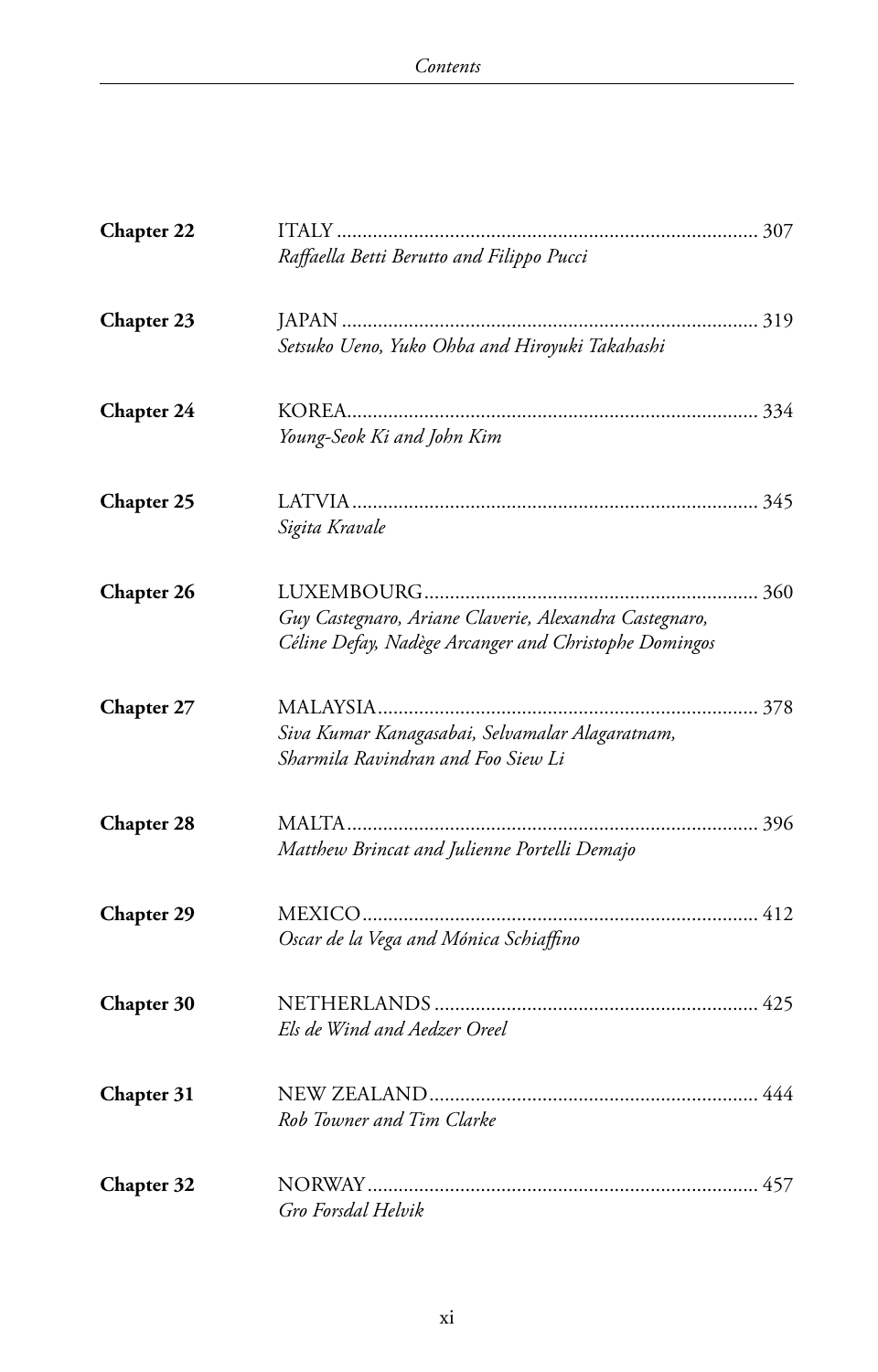| Chapter 33 | Sławomir Paruch, Roch Pałubicki and Agnieszka Gałka                                    |
|------------|----------------------------------------------------------------------------------------|
| Chapter 34 | Inês Reis and Sofia Costa Lobo                                                         |
| Chapter 35 | Monica Elena Preoțescu, Roxana Ionescu, Alexandru Lupu and<br>Patricia-Sabina Măcelaru |
| Chapter 36 | Irina Anyukhina                                                                        |
| Chapter 37 | Daniel Lim and Min-tze Lean                                                            |
| Chapter 38 | Susan Stelzner, Stuart Harrison, Brian Patterson and<br>Zahida Ebrahim                 |
| Chapter 39 | Jacobo Martínez Pérez-Espinosa                                                         |
| Chapter 40 | Henric Diefke                                                                          |
| Chapter 41 | Ueli Sommer                                                                            |
| Chapter 42 | Seraphim Mar                                                                           |
| Chapter 43 | Serbulent Baykan and Handan Bektas                                                     |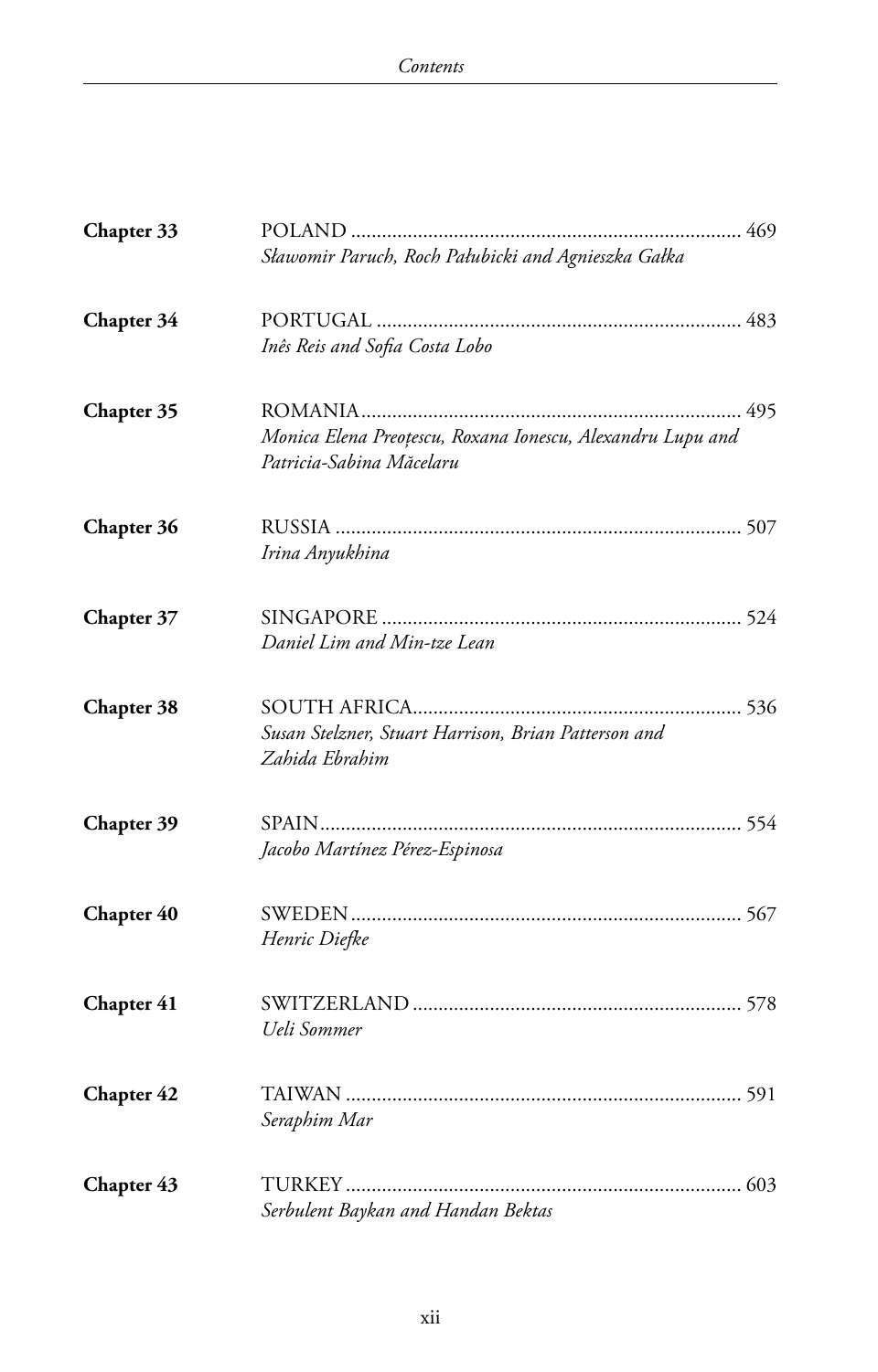| Chapter 44 | Svitlana Kheda                             |
|------------|--------------------------------------------|
| Chapter 45 | Ibrahim Elsadig                            |
| Chapter 46 | Linda Farrell and Charlotte Halfweeg       |
| Chapter 47 | Patrick Shea and Mitch Mosvick             |
| Chapter 48 | José Manuel Ortega P                       |
| Appendix 1 |                                            |
| Appendix 2 | CONTRIBUTING LAW FIRMS' CONTACT DETAILS715 |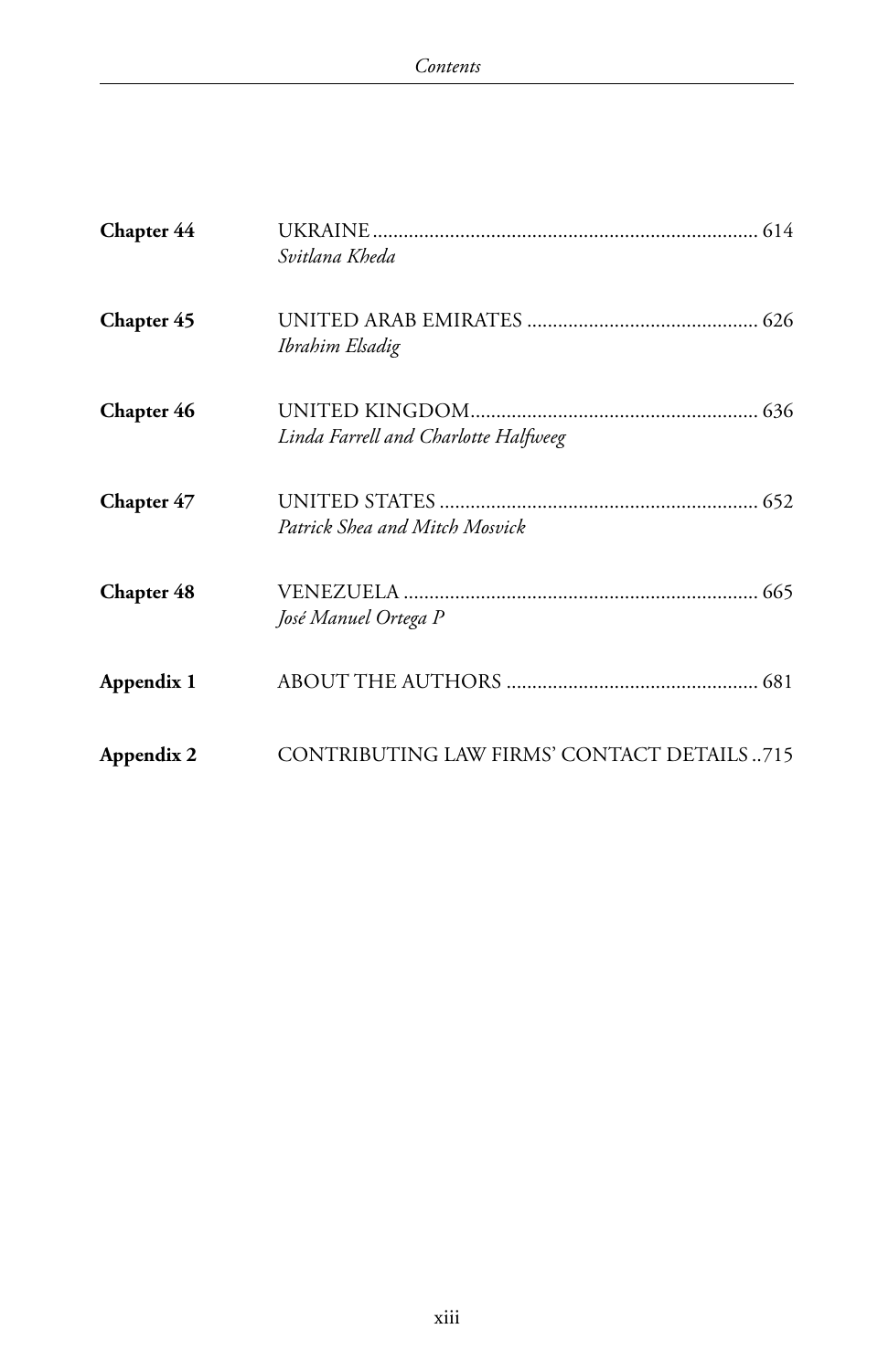# Editor's Preface

*Erika C Collins*

Over the past year we have witnessed both the beginnings of a recovery from and the continuing effects of the financial crisis that has dogged the world economy and characterised employment relations over the past several years. All signs indicate that these trends are likely to continue for the foreseeable future. The 'Year in Review' and 'Outlook' sections of nearly every chapter in this edition detail efforts by countries to address the continuing effects of the economic downturn. For example, in an apparent effort to increase competitiveness and stimulate business, and, in particular, to battle unemployment, a number of governments have made or are considering efforts to decrease financial burdens on businesses, including the costs of labour. In New Zealand, for example, recent amendments to the Employment Relations Act, including with regard to trial periods, union access and the test for unjustified dismissal, were designed to provide employers with more flexibility in making hiring and firing decisions. Similarly, proposals to implement two new working shift regimes in Costa Rica are designed to provide employers with flexibility to compete in the global market. There is also a trend, however, of cash-strapped governments strengthening certain regulatory requirements and increasing enforcement of new and existing regulations in an effort to collect much-needed funds in the form of taxes or penalties for non-compliance. The new UK Bribery Act, which was passed in 2010 and comes into force in April 2011, and China's increased scrutiny of secondment arrangements for corporate tax purposes are both excellent examples of this phenomenon. Similarly, a number of countries, including the Czech Republic, France and Ukraine, have passed, or are considering, pension reform in an effort to alleviate government budget concerns. We expect that many of the recent changes to employment regulations throughout the world, and those that will be encountered in the coming years, are or will be driven by similar motives.

*The Employment Law Review* is meant to serve as a helpful guide during these somewhat unpredictable and alternatively difficult and exciting times. For example, an increase in merger and acquisition activity is expected as companies continue to rebound and experience increased liquidity. In anticipation of this, we have added to this edition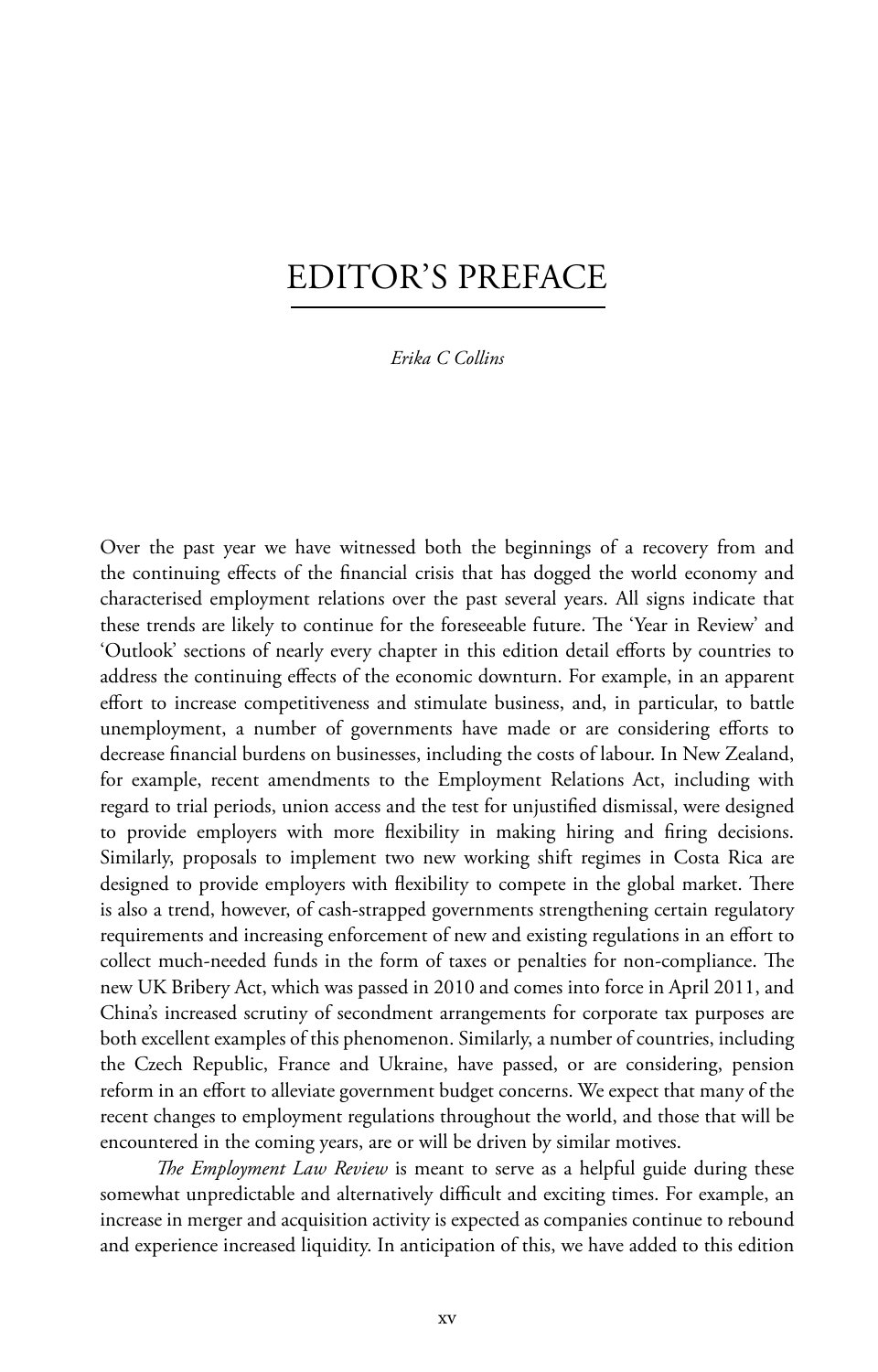a section on the business transfer laws in each country as they relate to transfers of employees. This edition also boasts the addition of 12 new countries, bringing the number of covered jurisdictions to 48. As with the first edition, this book is not meant to provide a comprehensive treatise on the law of any of these countries but rather is intended to assist practitioners and human resources professionals in identifying the issues and determining what might land their client or company in hot water. This will be particularly important as companies continue to grow their global footprint, including through merger and acquisition activity, and find themselves in new jurisdictions with unfamiliar laws.

The second edition of *The Employment Law Review* has once again been the product of excellent collaboration, and I wish to thank our publisher and all of our contributors, as well as Michelle Gyves, an associate in the international employment law practice group at Paul Hastings, for their tireless efforts to bring this book to fruition.

#### **Erika C Collins**

Paul Hastings LLP New York March 2011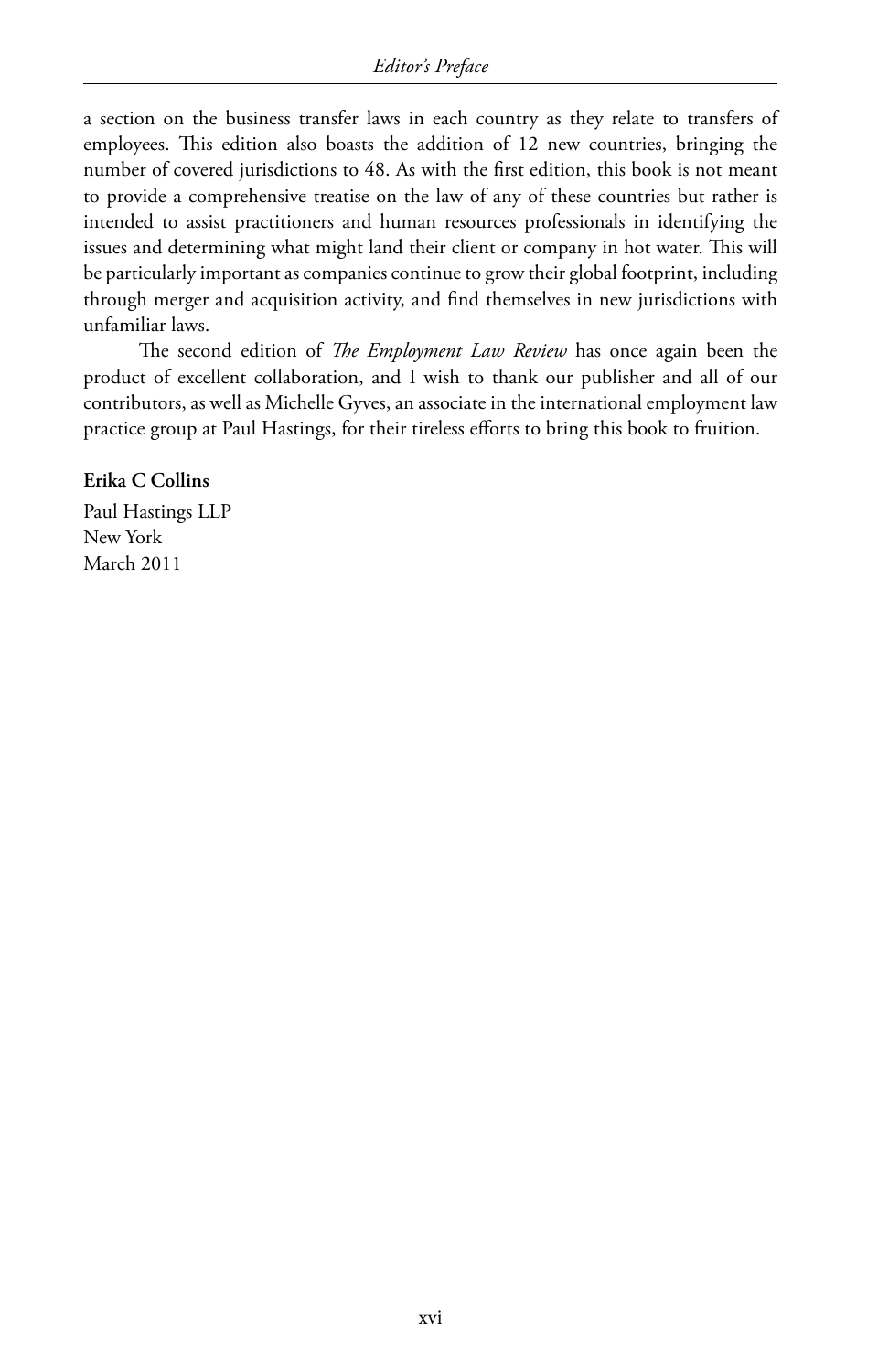# **Chapter 44**

# Ukraine

*Svitlana Kheda\**

#### **I INTRODUCTION**

Ukrainian labour law has inherited a significant number of concepts and approaches from the Soviet era. Despite numerous changes, the Labour Code of 10 December 1971, which is the key piece of legislation regulating employment matters, remains highly employeefocused and full of pitfalls. Specific statutes have been adopted since Ukraine became independent to deal with labour safety, remuneration, vacation, collective bargaining agreements, the employment of Ukrainians and the employment of foreigners, but the replacement of the Labour Code is necessary to enable Ukrainian labour law to adapt to the needs of a market economy.

In Ukraine, labour disputes are considered by (1) the labour disputes commissions ('the LDC') and (2) courts of general jurisdiction.

The LDCs are created in companies with 15 or more employees and elected at the general meeting of the labour collective. An LDC hears a case if an employee fails to settle a dispute with the employer either directly or through a trade union. The decision of an LDC can be appealed in a local court of general jurisdiction. Certain categories of labour disputes have to be directly considered by court (e.g., when there is no LDC in the company, in wrongful dismissal cases). A new trend in Ukraine is to settle labour disputes through mediation.

There are a number of government agencies responsible for supervising and controlling the labour law compliance in Ukraine, including the State Inspection on Labour, the State Department on Monitoring Labour Legislation Compliance, the State Committee on Labour Safety, the Ministry of Health Protection, etc. The State Employment Centre is responsible for issuing work permits to foreign employees, and the local bodies of the Ministry of Interior provide such employees with temporary residence certificates.

Svitlana Kheda is a counsel at Sayenko Kharenko.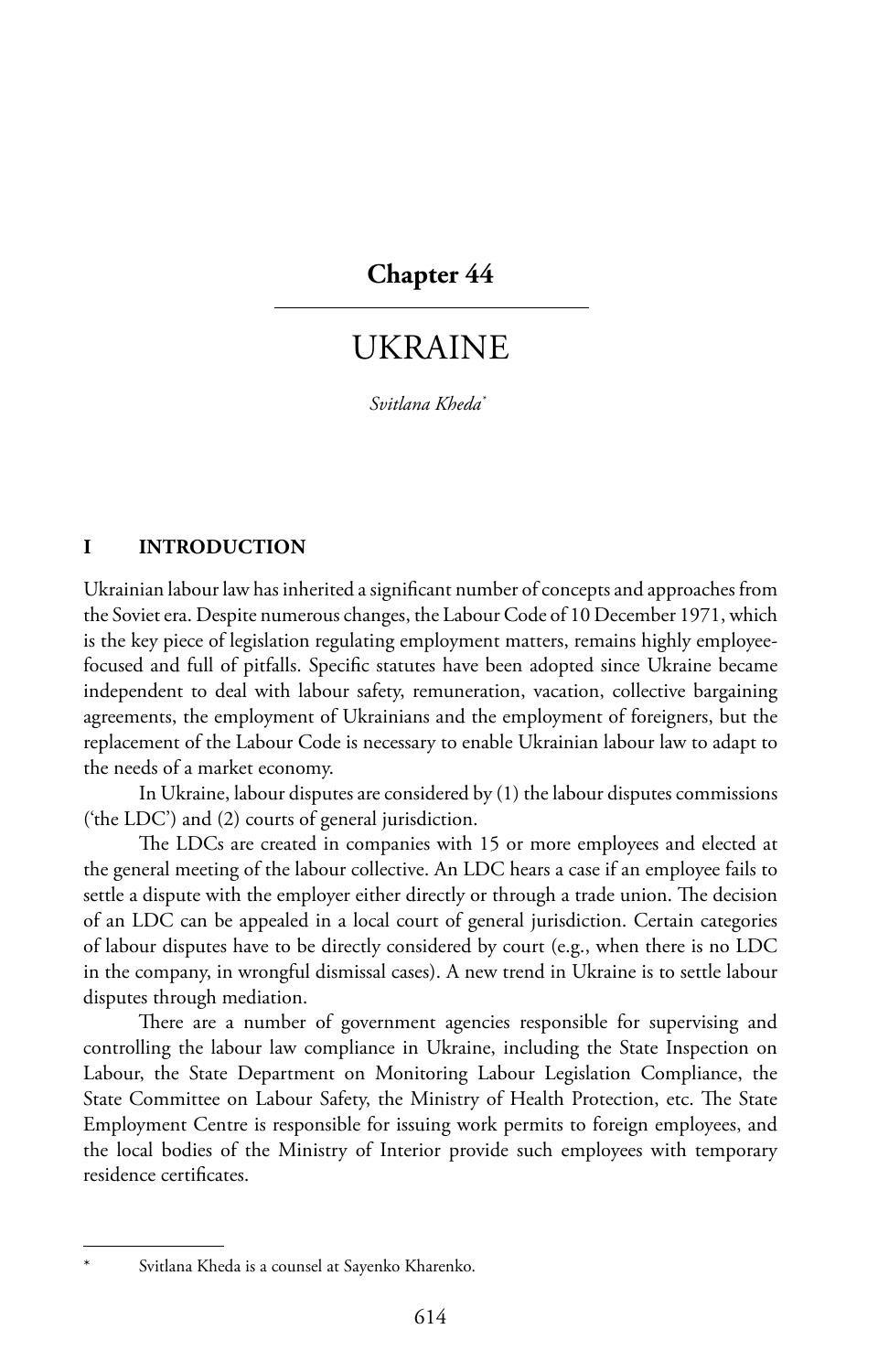#### **II YEAR IN REVIEW**

This year a number of legislative incentives in the area of labour law have been introduced in Parliament, which resulted in amendments to certain provisions of the Labour Code and the subordinate legislation. For instance, the Labour Code was clarified with respect to the number of instalments and timing of salary payments per month.

The Law on Personal Data Protection came into force on 1 January 2011 (see Section X, *infra*).

The Cabinet of Ministers has introduced a minimum hourly salary to be applied together with the minimum monthly salary.

The Ministry of Labour and Social Policy published a number of letters, in particular confirming that employees cannot be fired on the sole ground of reaching the pension age; that pregnant women, women with children under three and single mothers with children under 14 can be dismissed only in the event company liquidation; and clarifying the terms of compensation for employees for work during weekends and state holidays.

A new Classification of Jobs and Positions has been adopted, providing the names of the positions and jobs to be used in employment documentation. The Classification reflects modern trends (i.e., the positions and jobs classified during the Soviet era have been replaced with their modern analogues).

#### **III BASICS OF ENTERING AN EMPLOYMENT RELATIONSHIP**

#### **i Employment relationship**

The employment relationship in Ukraine is established by an employment agreement between an employer and an employee. The employment agreement contains the terms of employment, including the name of the position, a description of the work to be performed by the employee, the obligation of the employee to observe the internal labour rules, the obligation of the employer to ensure adequate working conditions, and the salary to be paid for the performance of employment duties. The Labour Code provides that employment agreements shall be concluded, generally, in writing and establishes some specific cases when the employment agreement must be in writing (e.g., with employees under 18, with any employee insisting on this). Many Ukrainian companies (especially those with foreign participation) have been entering into formal written employment agreements with their employees more frequently.

In general, most agreements are concluded for an indefinite term. Even though Ukrainianlabourlawenables anemployerto conclude fixed-termemployment agreements with its permits, these agreements should be concluded only with those employees whose work by its nature is of a limited duration, that is, when it is possible to estimate the last day of their employment. It is also possible to enter into an employment agreement 'until the completion of agreed-upon work' when it is impossible to determine the period necessary to complete the limited scope of agreed-upon work. An employee can also state in his or her employment application that he or she is asking to be employed for a fixed term for family or personal reasons.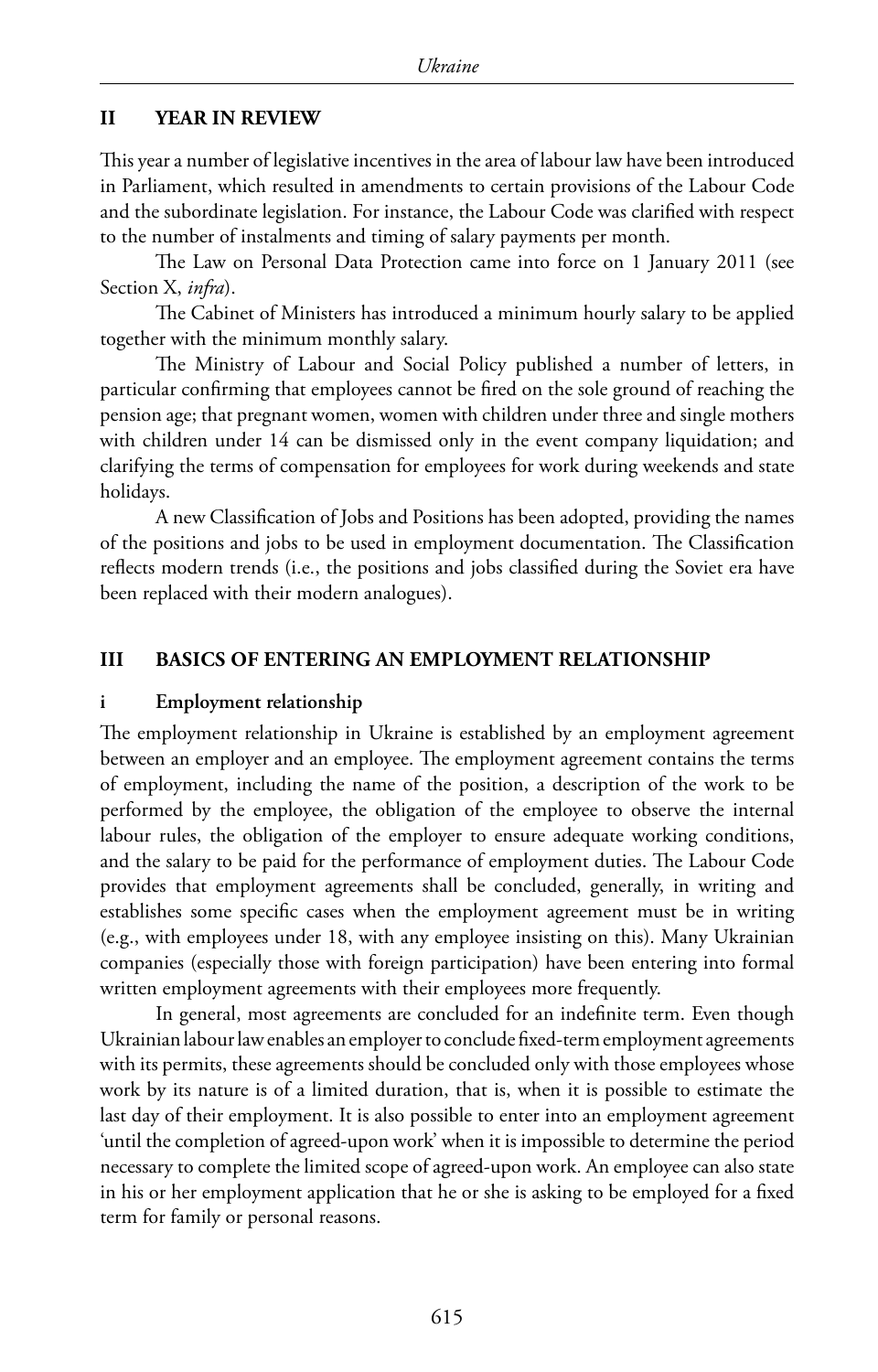Ukrainian labour law also provides for a special form of an employment agreement, called an 'employment contract', that may be concluded either for a fixed term or for an indefinite period. The employment contract, unlike an ordinary employment agreement, contains the following features:

- *a* it allows the employer to establish an employment relationship for a fixed period of time even where the nature and conditions of employment would not ordinarily warrant the conclusion of an employment agreement for a fixed term;
- *b* it may contain reasons for the discharge of an employee in addition to the list of grounds provided in the Labour Code; and
- *c* an employer and an employee may also agree in the employment contract on their additional rights, obligations and liabilities and conditions of remuneration, apart from those provided by law, provided that such additional terms do not diminish the rights guaranteed to the employee by law.

The use of employment contracts is limited to cases specifically provided for by the laws of Ukraine, including in certain branches of the economy, for certain types of companies or for certain positions (e.g., with company directors, teachers, scientific research employees or paralegals).

A written employment agreement or contract can be concluded before or on the date of issuing a hiring order by the employer and becomes effective on the date of the hiring order. It must be signed by the employee as the party to the employment agreement or contract.

The parties can amend the employment agreement or contract at any time. To change the essential terms of employment (e.g., compensation, working hours) the employer must issue an order notifying the employee of such changes at least two months in advance.

Irrespective of the form of an employment agreement, the employer must issue an internal hiring order to document commencement of the employment relationship stating the employee's position and salary. An employment agreement is deemed to be concluded even if a hiring order was not issued, but an employee *de facto* was admitted to work.

In addition, the employer must enter the relevant record in the employee's labour book. The labour book is a record of employment activity and must be kept by the employer for each employee working for more than five days.

### **ii Probationary periods**

When concluding an employment agreement, the employer may set a probationary period for the employee, which cannot exceed one month for blue-collar workers or three months for other employees. In certain circumstances (e.g., for state officials), the probationary period can be up to six months, subject to the relevant trade union's consent.

Considering the complexity involved in dismissing employees under Ukrainian law, employers frequently use the probationary period as a legal and practical way to ascertain the suitability of a candidate for the position by making a candidate's employment subject to his or her successful completion of the probationary period. In this case, the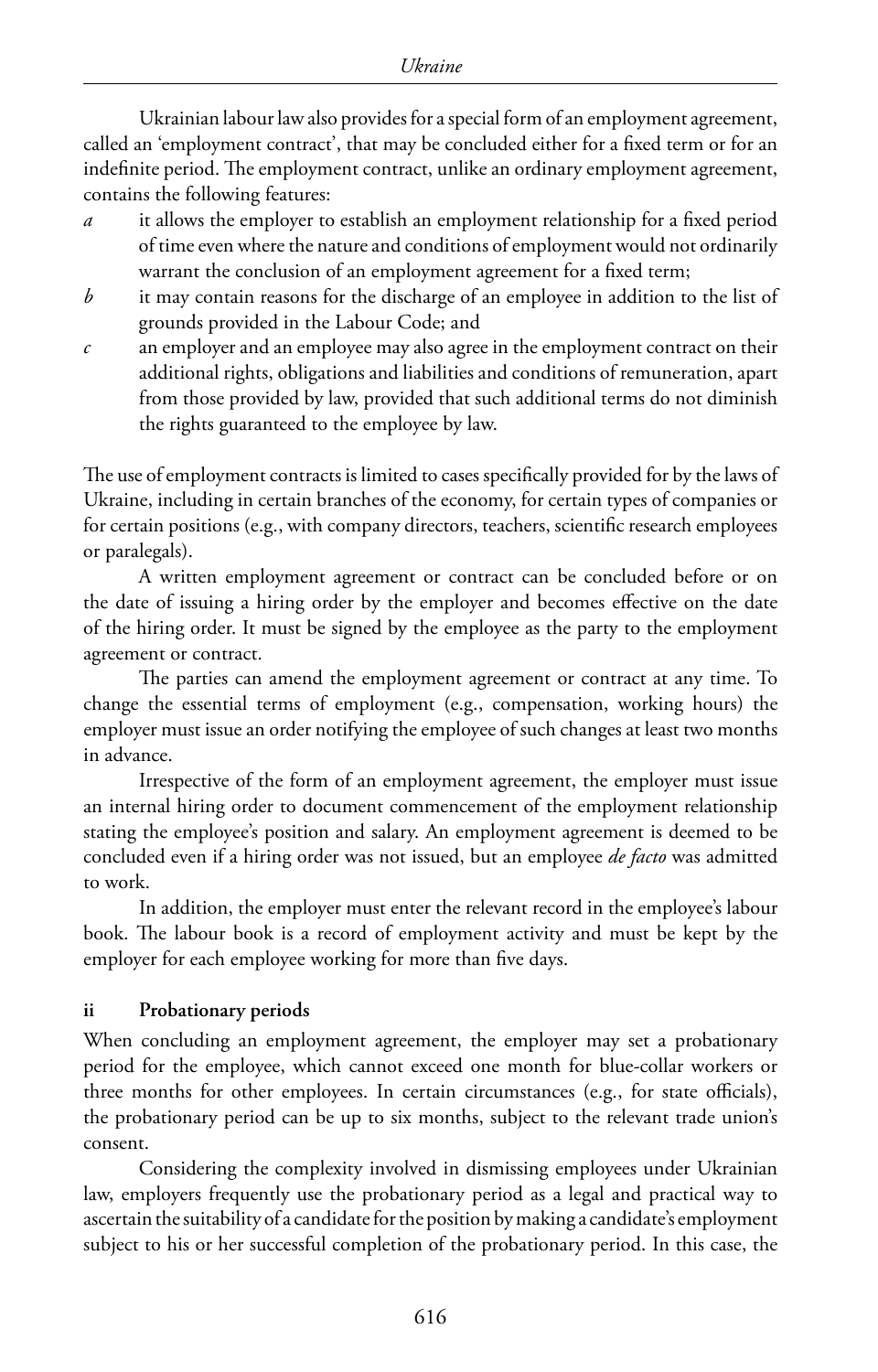conditions and terms of the probationary period must be stated in the hiring order and the employer can dismiss the non-performing employee within this probationary period merely by stating that the results of his or her probation are not satisfactory.

The law does not require the employer to issue an advance dismissal notice to an employee on probation. The employee is also not required to provide the employer with any advance notice if he or she decides to resign.

#### **iii Establishing a presence**

Generally, there is no prohibition on foreign companies not registered in Ukraine hiring Ukrainian employees, provided that they do not have a permanent establishment ('PE') in Ukraine, as discussed *infra*. Foreign companies may also use the services of employment agencies to hire Ukrainians to avoid registration with the Ukrainian tax authorities, in which case these agencies will have to be the *de jure* employers of the Ukrainian employees working for non-residents.

If a salary and social benefits are paid by a non-resident employer to its Ukrainian employee and this employer has no PE in Ukraine, the amounts of salary and social benefits will only be subject to Ukrainian individual income tax, which will be paid personally by the Ukrainian employee on an annual basis.

For the purposes of taxation, the PE of a foreign entity may be created through either a fixed place of business of such foreign entity in Ukraine, or an agent, commissioner or other resident acting in a similar capacity. At the same time, a non-resident employer shall not be deemed to have a PE in Ukraine merely because it conducts business in Ukraine through a broker, general commission agent or any other agent with an independent status, provided that such person acts in the ordinary course of their business.

A foreign company may engage an independent contractor under a service agreement without registering with Ukrainian state tax authorities, unless such engagement creates a PE. If the foreign entity's activity through an independent contractor creates a PE in Ukraine, such foreign entity may be subject to full taxation in Ukraine.

Employees, including foreigners working for Ukrainian companies, are required to be paid a salary, sick leave allowance, annual holiday pay and some other statutory benefits depending on the employee's category. Statutory benefits must be declared by employers, which are also responsible for withholding individual income tax at source, unless such benefits are exempt (e.g., maternity leave compensation).

#### **IV RESTRICTIVE COVENANTS**

A contractual obligation of an employee not to work for a competitor either during or after the termination of his or her employment as part of a non-compete clause will not be enforceable in Ukraine. In practice this rarely happens as there are other mechanisms that prevent employees from working for competitors. However, employees are allowed by law to work for whomever they wish and the court will most likely honour their choice of employer by refusing to enforce the non-compete clause, if one exists.

One of the basic employee rights stipulated in the Labour Code is the right to freely choose one's profession, occupation and job. Free choice of the type of employment activity is also guaranteed by the Labour Code.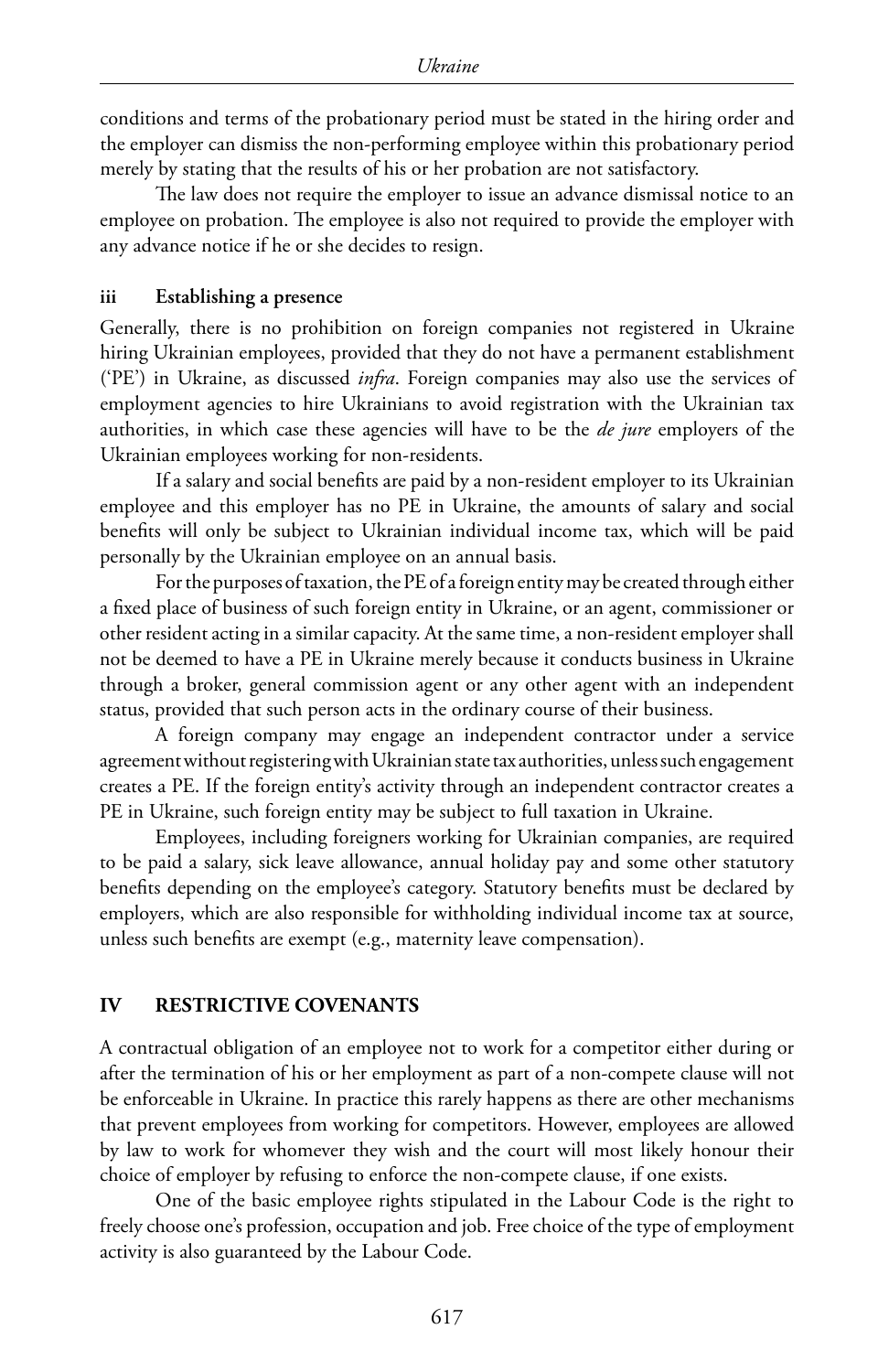Ukrainian labour law is very protective of employees, meaning that even though the Labour Code allows an employer to conclude employment contracts with certain categories of employees where provisions that differ from those envisaged by the Labour Code may be included, these provisions must not worsen the employees' position as compared with the Labour Code, as such provisions will be considered null and void.

#### **V WAGES**

#### **i Working time**

The maximum number of working hours of full-time employees cannot exceed 40 hours per week, unless a non-fixed working day (or week) is established for certain categories of employees. The duration of the working day before a holiday or a weekend shall be reduced by one hour. In the case of a six-day working week, the duration of the working day before the weekend cannot exceed five hours.

Ukrainian law establishes, *inter alia*, the following working hour regimes:

- *a* normal business hours, when overtime is paid at a double rate and employees are entitled to a leave allowance of 24 calendar days per year; and
- *b* non-fixed working day, which may be established for employees whose working day time frame cannot be estimated in advance; such employees are entitled to a leave allowance of 24 calendar days per year and to additional leave of up to seven working days.

The Labour Code generally allows night work, provided that the working time at night is reduced by one hour. Employees working at night receive an increase to their base salaries, the exact amount of which must not be less than 20 per cent of their base salary for each hour of night work. It is prohibited to engage, among others, pregnant women and employees under 18 for night work.

#### **ii Overtime**

The general rule is that overtime is not allowed. The Labour Code provides an exhaustive list of exceptions when an employee may be required to work overtime. The maximum limit of overtime work is 120 hours per year. The overtime worked cannot exceed four hours over two consecutive days for the same employee. The employer must keep a record of overtime worked.

Employers are prohibited from requiring overtime work from, among others, pregnant women, employees under 18 and employees who are also full-time students receiving secondary or professional secondary education during term-time.

An employee's consent is required for overtime work if the employee has a child under 14. A trade union's permission must be obtained for each instance of overtime work. In the case of overtime work, employees are entitled to extra remuneration at a double rate for work performed in excess of the daily, weekly or monthly limit. The law prohibits employers from only compensating overtime work with additional leave or a leave of absence.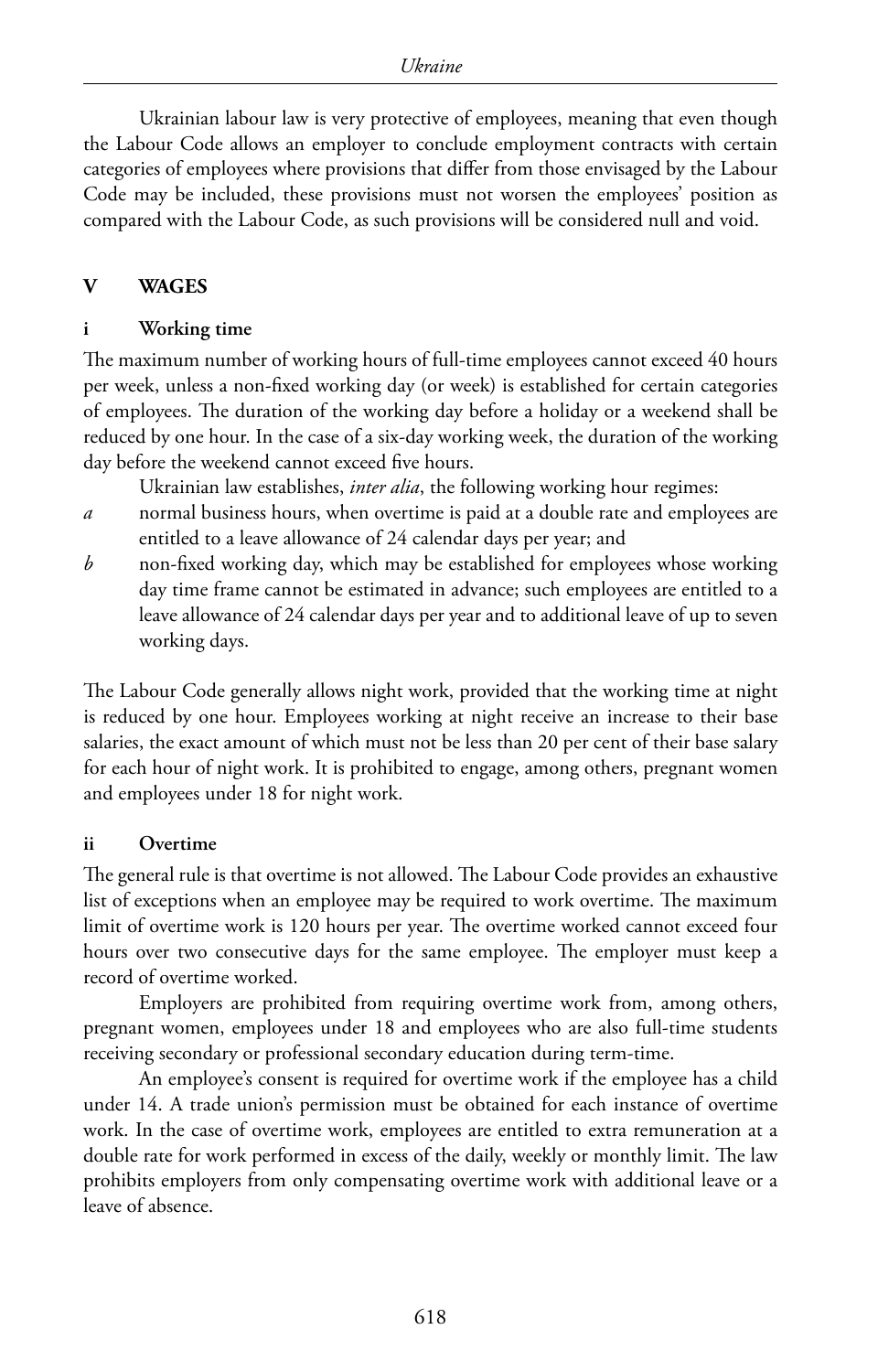#### **VI FOREIGN WORKERS**

The majority of labour law provisions apply equally to Ukrainian and foreign nationals. Foreign employees therefore enjoy the same benefits, guarantees, and protections that are available to Ukrainian employees under Ukrainian labour laws and the employer's internal labour rules, policies and procedures. However, there are special procedures for hiring foreign nationals that must be followed to avoid administrative liability or even deportation of a foreign national.

In accordance with Ukrainian law, each foreigner intending to work in Ukraine for a Ukrainian company must obtain a work permit, and a work (IM-1) visa must be issued prior to entering Ukraine. Only foreigners permanently residing in Ukraine do not require work permits.

An application for a work permit and the supporting documents are submitted by the employer to the respective Employment Centre. These documents are considered by a specially created commission at the Employment Centre, which includes representatives of the Ministry of Internal Affairs, the state security service, the state frontier service and the state tax administration, etc.

There is no legal requirement for the employer to keep a register of foreign employees, nor is there a *de jure* restriction on the number of foreigners that can be employed by a Ukrainian company in a given period. However, the employer must be able to demonstrate in each case of filing documents for obtaining work permits for its foreign employees that employees with similar qualification cannot be found in Ukraine.

A decision on the issuance of a work permit is usually granted within 30 days.

A work permit may be issued for up to one year with a possibility of further extensions. Work permits for intra-corporate transferees and persons rendering services without being commercially present in Ukraine can be issued for up to three years and can be extended for two more years.

The termination of an employment contract with a foreigner results in termination of the work permit. Thus, every time a foreigner changes his or her place of employment in Ukraine, he or she must obtain a new work permit.

Violation of the work permit regulations may result in liability for a company, its executives and the foreign employee (up to his or her deportation from Ukraine).

The employer of a foreigner also must pay taxes and local benefits and notify the tax administration about the foreign employee's income and paid-up taxes on a quarterly basis.

#### **VII GLOBAL POLICIES**

Ukrainian law provides that a number of mandatory employment-related regulations can be adopted by Ukrainian companies, including a collective bargaining agreement, internal labour rules ('the Rules'), labour safety regulations, and some other documents, depending on the specifics of a particular company's business.

The most important disciplinary document is the Rules, negotiated by the employer and the company's trade union, and approved by the labour collective. Newly hired employees have to acknowledge their awareness of the contents of the Rules by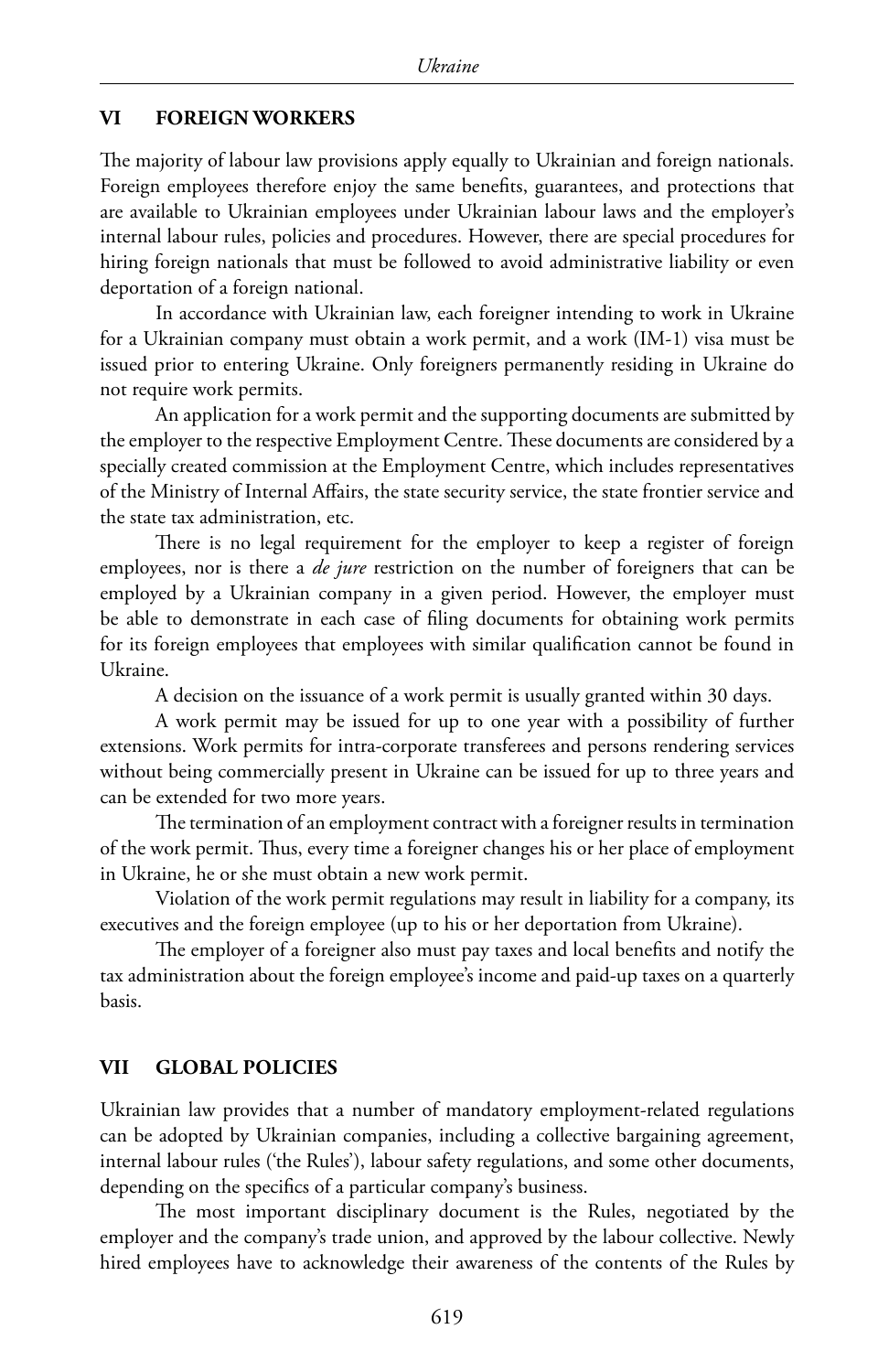signing a respective statement. The Rules do not need to be filed with or approved by any government authorities.

All employment-related documentation, including the Rules, must be in Ukrainian, the company's form or ownership notwithstanding.

As a matter of practice, the Rules and other internal labour policies and procedures adopted in the company are incorporated into written employment agreements or contracts by reference. However, this is not required by law.

The Rules have to be easily accessible by all employees. They can be placed on the company intranet site, but an original hard copy should also be kept.

Ukrainian companies often issue other optional internal regulations (e.g., regarding discrimination, sexual harassment, corruption) in accordance with their global corporate policies.

#### **VIII EMPLOYEE REPRESENTATION**

Ukrainian law provides for trade unions as the only representative bodies for employees at the company level. If there is no trade union established in a company, some of its functions may be performed by the elected employees' representatives. In general, their functions are limited to the conclusion of collective bargaining agreements, the organisation of work, and the representation of the employees before the employer.

Ukrainian employees may freely and without any approval establish trade unions in any company. Foreigners may not establish trade unions, but they may become members of the existing union if it is specified in a respective internal regulation on unions. A trade union functions in a company through its elected body or representative. There are no specific requirements regarding the number of employees in a company or the company's ownership to establish a union.

Normally, employees establish one trade union in a company to represent employees in negotiations with the employer and protect their labour rights. In large companies, however, a few trade unions can be established. In such case, they should form a joint representative body with the purpose of signing a collective bargaining agreement.

The law provides for guarantees for a union functioning in a company; for instance, the amendment of the employment agreement or changing the payment terms of a union member employee requires the consent of the trade union.

A union can initiate dismissal of the company's director for violating labour legislation or avoiding participation in negotiations about the collective bargaining agreement, or not fulfilling his or her obligations under this agreement and violating other laws governing the collective bargaining agreements.

Trade unions also monitor employers' compliance with the labour legislation and its correct application of the established terms of payment of labour compensation, and are authorised by law to demand that the employer rectify such violations. One of the guarantees of union activity is its right to demand and obtain from the director and other company officers all documents, information and explanations related to the terms of labour compensation, performance of the collective bargaining agreements and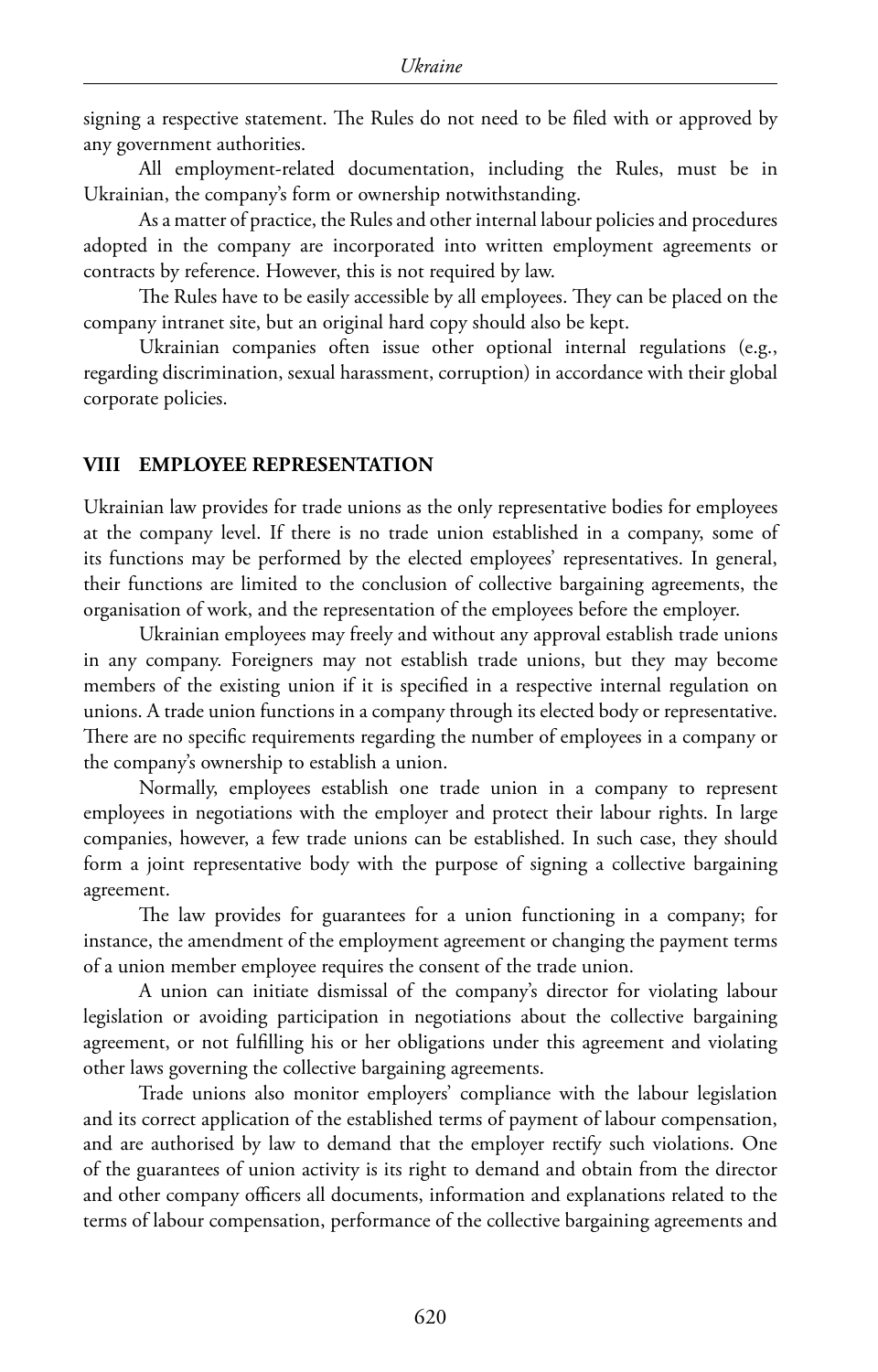compliance with the labour legislation. Trade unions are entitled to file lawsuits with respect to the above issues.

The election procedures, the terms of service of the union's representatives, the frequency of the union meetings and many other issues are regulated by the union's charters.

## **IX DATA PROTECTION**

#### **i Requirements for registration**

Under Ukrainian law, the main personal data include a person's nationality, education, family status, religion, health conditions, and address, date and place of birth. It is prohibited to collect personal data without obtaining a person's prior consent, except if required by law.

The Labour Code prohibits an employer from asking candidates for information on their nationality, political party membership, origins or place of residence, and requesting the submission of documents that are not required by law.

The Law on Personal Data Protection ('the Law'), which became effective on 1 January 2011, provides that personal data shall be treated as information with limited access. The processing of personal data is not permitted without a person's consent, unless otherwise required by law and only in the interests of national security, economic wellbeing and human rights protection.

The Law prohibits processing personal data related to race or ethnic origins, political, religious or ideological beliefs, political party or trade union membership, and data related to health and intimate life, except for, *inter alia*, when such processing is required by law in the area of employment relationships.

The Law requires all companies owning personal databases to register with the national data protection agency. A company can only process the personal data that are specifically authorised by a person. The employee's consent is required if the company wishes to transfer his or her personal data to third parties.

A company owning a personal database is responsible for ensuring the protection of the data contained therein from any illegal processing and access, including by designating an employee to perform these functions.

### **ii Cross-border data transfers**

Ukrainian law does not require registration for the cross-border transfer of personal data. There is no special legal regulation of the cross-border transfer of personal data. To avoid any possible claims, it is recommended to follow the rules applicable to data transfers within Ukraine as discussed *supra*. In particular, if the employer wishes to transfer its employees' personal data abroad, it should obtain these employees' prior written permission for such transfer. The permission should contain information on the data addressee, the scope of the transferred data and the purpose of its processing. It is advisable for the employer to enter into an agreement with a foreign data recipient requiring the transferred data to be treated as confidential information.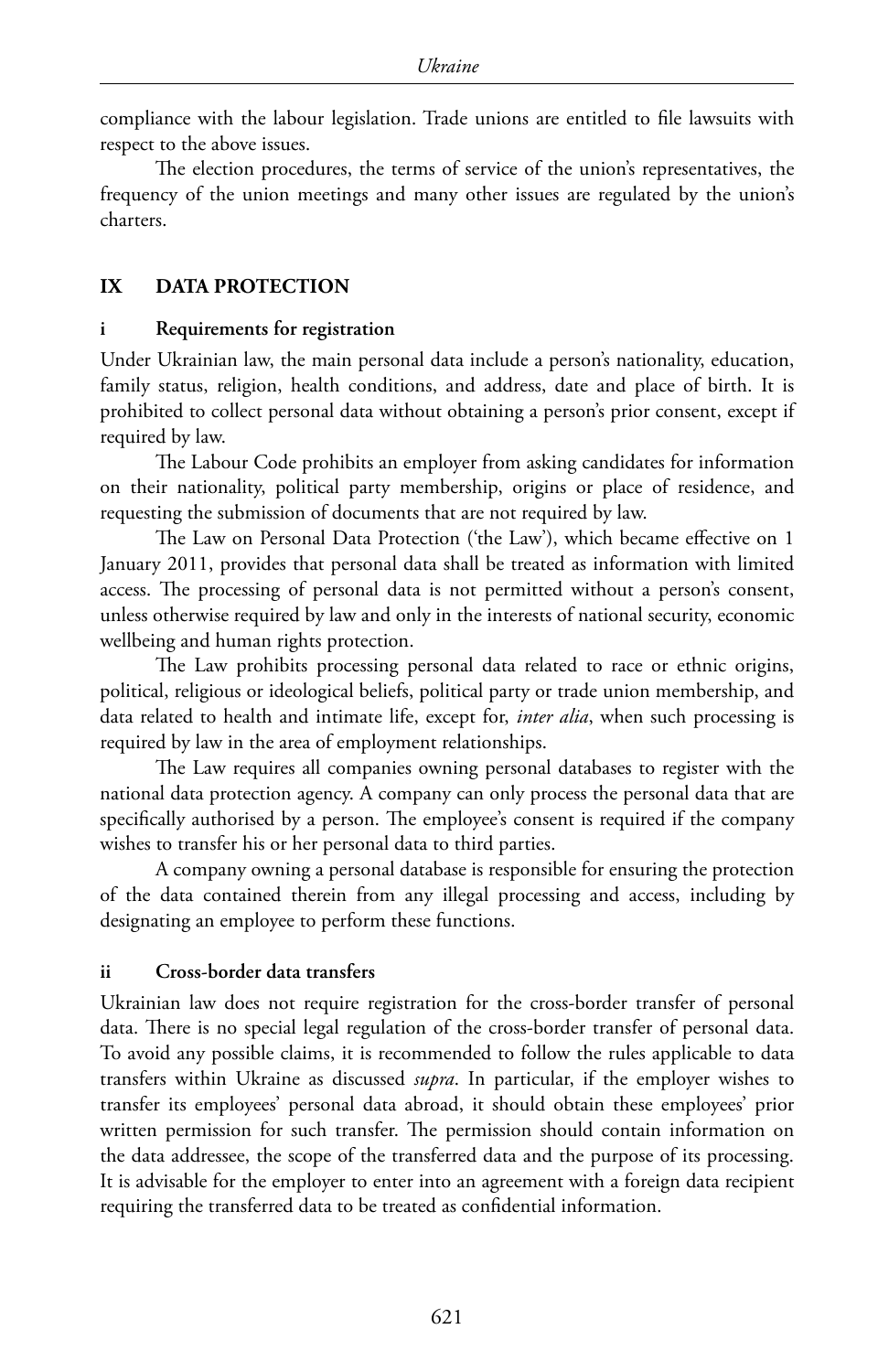### **iii Sensitive data**

Information related to race, ethnic origins, political, religious and ideological beliefs, political party and trade union membership, as well as medical records and other data related to health and intimate life of an individual, is considered as sensitive data that, in general, cannot be requested and processed, except in certain cases specifically permitted by law, including when such processing is required by law in the area of employment relationships. Employees' sensitive data can be transferred to a third party, including a party located abroad, only after the employer obtains the prior written consent of the concerned employee for such transfer.

#### **iv Background checks**

Under Ukrainian law, an employer may request only a limited amount of information and documents from a candidate or employee. In all instances such requests should be justified by law. For instance, if a certain job has specific health or age requirements, the employer is authorised to request respective confirmations from the candidate.

The law clearly states which documents can be requested from a candidate or employee for each job (e.g., for teaching positions, criminal records can be verified) and the employer is forbidden from asking for additional documents or information (e.g., credit history, bank account statements).

# **X DISCONTINUING EMPLOYMENT**

### **i Dismissal**

Termination of an employment agreement at the employer's initiative is difficult and the employee cannot be dismissed without cause. The employer may dismiss an employee in the following limited cases provided in the Labour Code:

- *a* changes in the company's activities, including its liquidation or reorganisation, bankruptcy, changes in its business, or reduction of its staff; in this case, the employer must notify the relevant government authorities of the pending dismissal of its employees and provide each affected employee with a prior dismissal notice, which notice cannot be replaced with a payment, as discussed in sub-section (i), *infra*. The consent of the company's union is required for the dismissal of each union member employee subject to dismissal on this ground (except in the event of a company's liquidation);
- *b* non-compliance by an employee with his or her position due to inadequate qualifications or a health condition interfering with his or her ability to perform employment duties;
- *c* systematic failure by an employee to fulfil his or her employment duties if disciplinary actions were previously taken against him or her;
- *d* failureby the employee to appear at work for more than three consecutive hours in one working day without a good reason for such absence;
- *e* failure to appear at work for more than four consecutive months due to a temporary incapacity to work unless a longer term is permitted by law for certain diseases and unless such incapacity was caused by work-related illness or severe injury;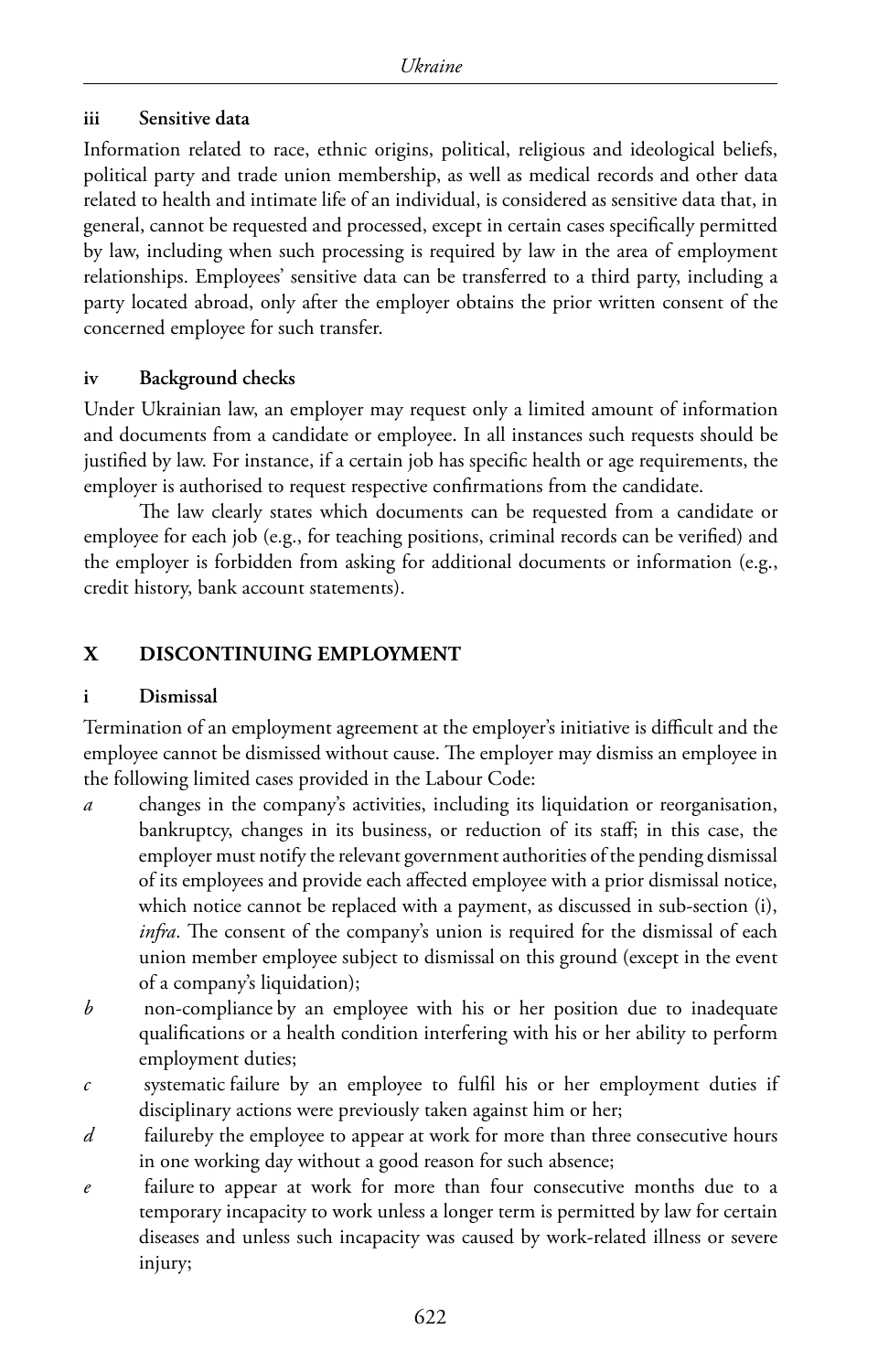- *f* resumption of work of another employee who was previously occupying this position;
- *g* if an employee came to his or her workplace drunk or under the influence of narcotics or toxins; or
- *h* if an employee was found guilty of larceny of his or her employer's property.

The trade union's consent is required for dismissal of a trade union member on the grounds of (a) to (e) and (g) above.

Some employees can be fired on the following additional grounds stipulated in the Labour Code:

- *a* grossviolation of employment obligations by the director of a company or its branch, or his or her deputy, chief accountant, his or her deputy and some state officials;
- *b* purposefulactions of a company director that resulted in untimely salary payments or salary payments that fell below the statutory minimum salary;
- *c* purposefulactions of an employee managing funds or commodities if such actions resulted in the loss of trust in such employee; and
- *d* immoral misconduct of the employee performing pedagogical functions that prevents such employee from further holding this position.

The trade union's consent is required for dismissal of a union member employee on the grounds of (c) and (d) above.

It is prohibited to dismiss:

- *a* employees during their sick leave or vacation;
- *b* pregnant women, women having children under the age of three, single mothers having children under 14 or a disabled child, except in the case of (1) company liquidation or (2) expiration of a fixed-term employment agreement or contract for the relevant employee;
- *c* employees on the sole basis of reaching the retirement age; or
- *d* union member employees without obtaining the prior consent of the union (in most cases).

On the dismissal date the employer provides the employee with his or her labour book and the dismissal order, and settles all payments due to the employee.

When the employee is dismissed due to redundancy or other changes in the company's activities, an employee's non-compliance with his or her position, and resumption of work of another employee, he or she is entitled to one average monthly salary as a severance payment.

Employees subject to dismissal on any grounds provided by Ukrainian law are entitled to receive compensation for unused vacation. The employer shall also pay to an employee any additional compensation or benefits that may be specified in a written employment agreement or contract with this employee and the collective bargaining agreement.

The law does not prohibit the employer and the employee from concluding a settlement agreement. To be enforceable, however, the provisions of this agreement must not worsen the employee's position as compared to Ukrainian labour laws.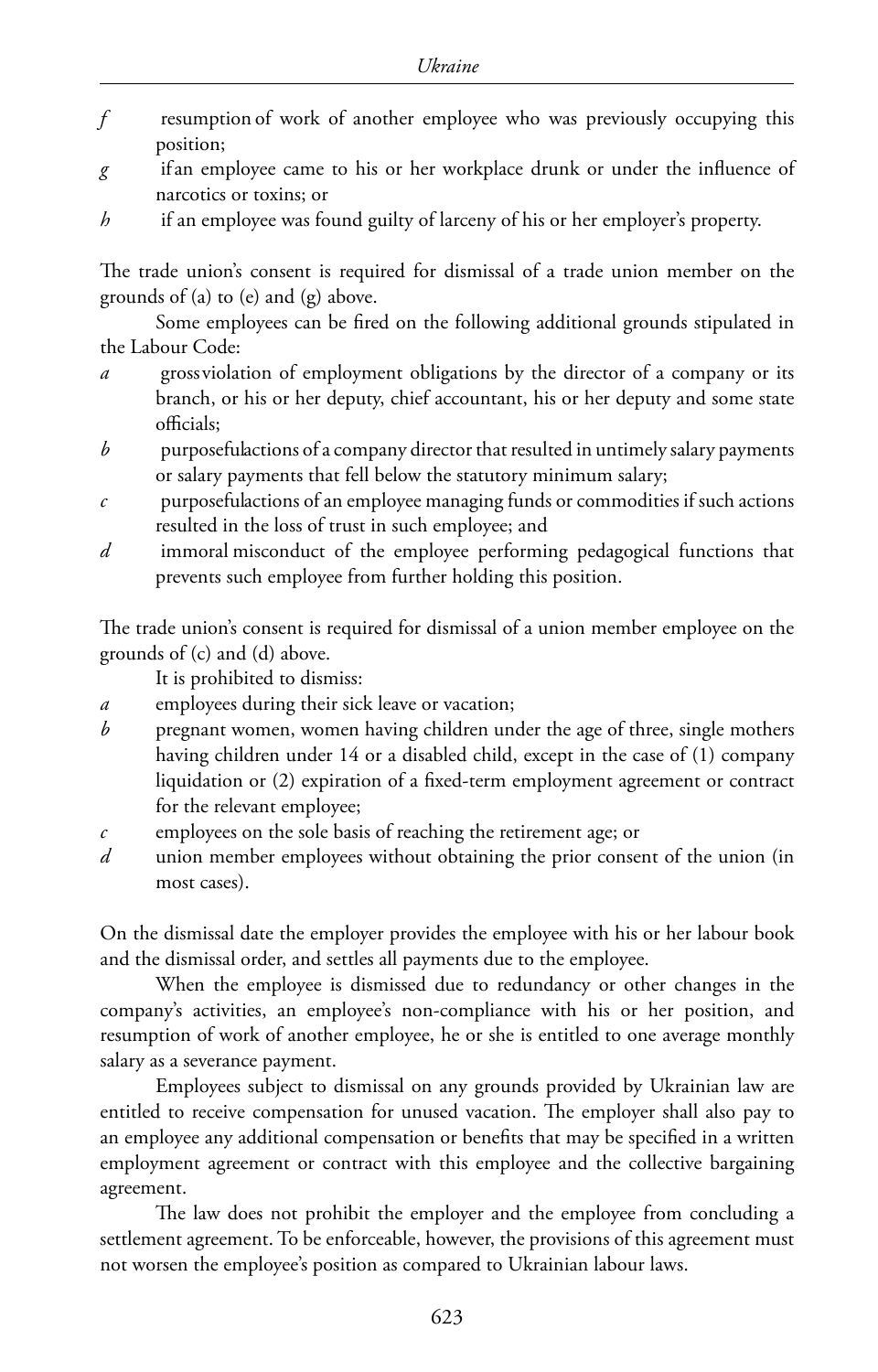#### **ii Redundancies**

Under the Labour Code, the employer may unilaterally initiate the dismissal of its employees due to redundancy. In such a case, the employer must notify all of its employees on their pending dismissal not later than two months prior to their dismissal and this notice cannot be replaced with a payment.

Under the Labour Code, employees with higher productivity levels or qualifications are given the priority to stay when dismissals are carried out due to redundancy or other changes in the company (except in the event of a company liquidation).

Between employees with equal qualifications and productivity levels, priority is given based on various criteria, including a preference for an employee who is the only working person in a family, who has long-term experience working at this company, who was made disabled during work at the company or developed a work-related health condition, etc.

The Labour Code also entitles employees dismissed due to redundancy or other changes in the company (except in the event of company liquidation) to be rehired by the employer within one year after their dismissal if the employer has vacancies for employees with similar qualifications. During such rehiring, priority is given to the above-mentioned categories of persons prioritised for retention during redundancy.

Redundancy can be performed only after the prior consent of the trade union (for member employees). The union shall consider the employer's reasonable written redundancy petition within 15 days, in the presence of each employee to be dismissed. The union shall notify the employer in writing of the adopted decision within three days. If this deadline is not met, it is considered that the union has agreed with the dismissal of all proposed employees.

Employees subject to redundancy have to be considered for employment in other available positions.

The State Employment Centre must be provided with at least two months' prior notice of the redundancy, stating the grounds for the pending dismissal of the company's employees and the positions, qualifications and salary of each employee. The State Employment Centre must also be given a list of the dismissed employees within 10 days after their actual dismissal.

The categories of employees protected from dismissal, severance and other dismissal payments, and the possibility of the parties to enter into a settlement agreement are discussed in sub-section (i) *supra* and apply equally to redundancies.

#### **XI TRANSFER OF BUSINESS**

There is no special business transfer law in Ukraine. The general employee guarantees and protections stipulated in the Labour Code apply during business transfers (e.g., transfer of the employee's rights to the business transferee, extension of the collective bargaining agreement to the new business owners, the transfer of business does not in itself constitute a ground for employee dismissal).

The Labour Code expressly provides that in the event of a change of a company's ownership or a company's reorganisation, theemployment agreements with itsemployees shall remain in force. Employees of the seller are entitled to be automatically transferred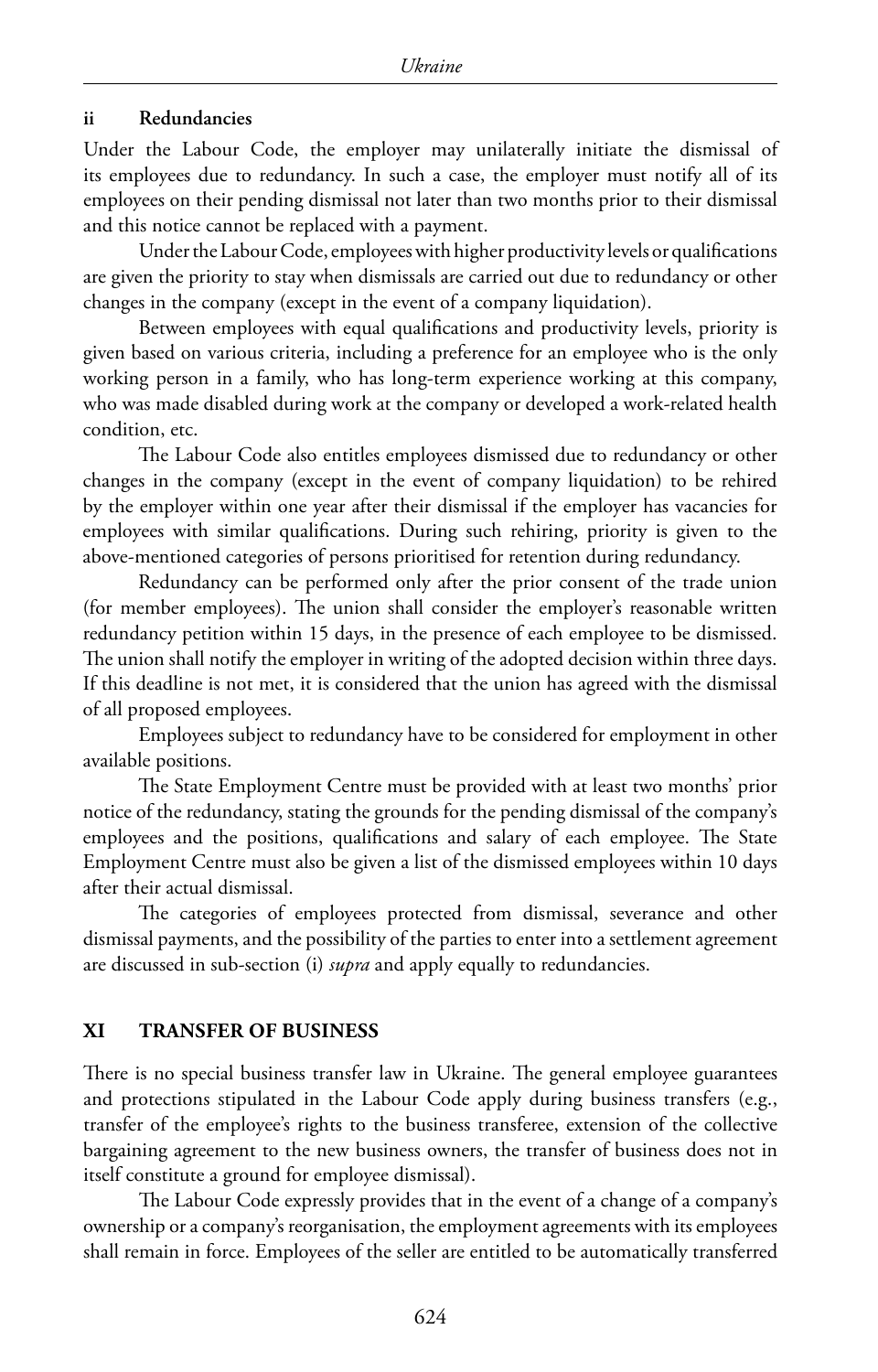to the buyer, as a change of the target's ownership does not imply that the target ceases to be their employer under Ukrainian law.

#### **XII OUTLOOK**

As of 1 January 2011, employers, as personal data processors, have to implement the provisions of the Law on Personal Data Protection.

In addition, on 1 January 2011 a new Tax Code became effective, which will have a great impact on both employers and employees.

It is likely that 2011 will be the year of adoption of the long-awaited new Labour Code.

The government is currently working on pension reform, one of the most contentious issues of which is a possible increase of the pension age.